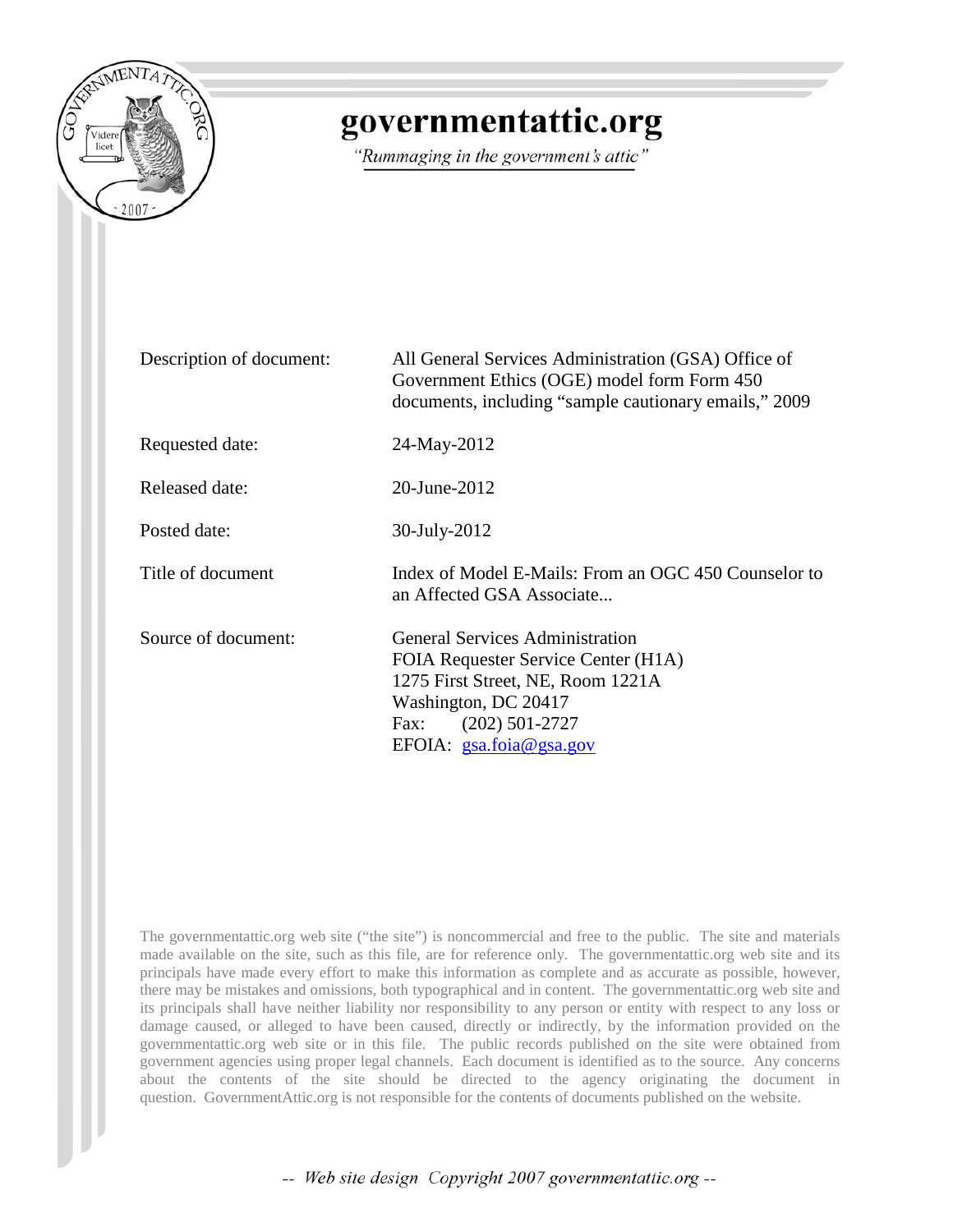GSA Office of General Counsel



June 20, 2012

Re: Freedom of Information Act (FOIA) Request (FOIA # 217987)

This response is in regard to your FOIA request received by this office on May 24, 2012 which requested a "digital copy of 'sample cautionary emails which are stored on a shared drive' available to 450 Reviewers (Form 450 reviewers) in the GSA Headquarters Ethics Office."

Enclosed please find a CD that includes all model form Office of Government Ethics Form 450 documents, including "sample cautionary emails" which are electronically stored on a shared drive "in the GSA Headquarters Ethics Office."

Sincerely,  $\leftarrow$ 

Kris E. Durrner General Counsel/ Designated Agency Ethics Official U.S. General Services Administration

U.S. General Services Administration 1275 First Street, NE Washington, DC 20417 www.gsa.gov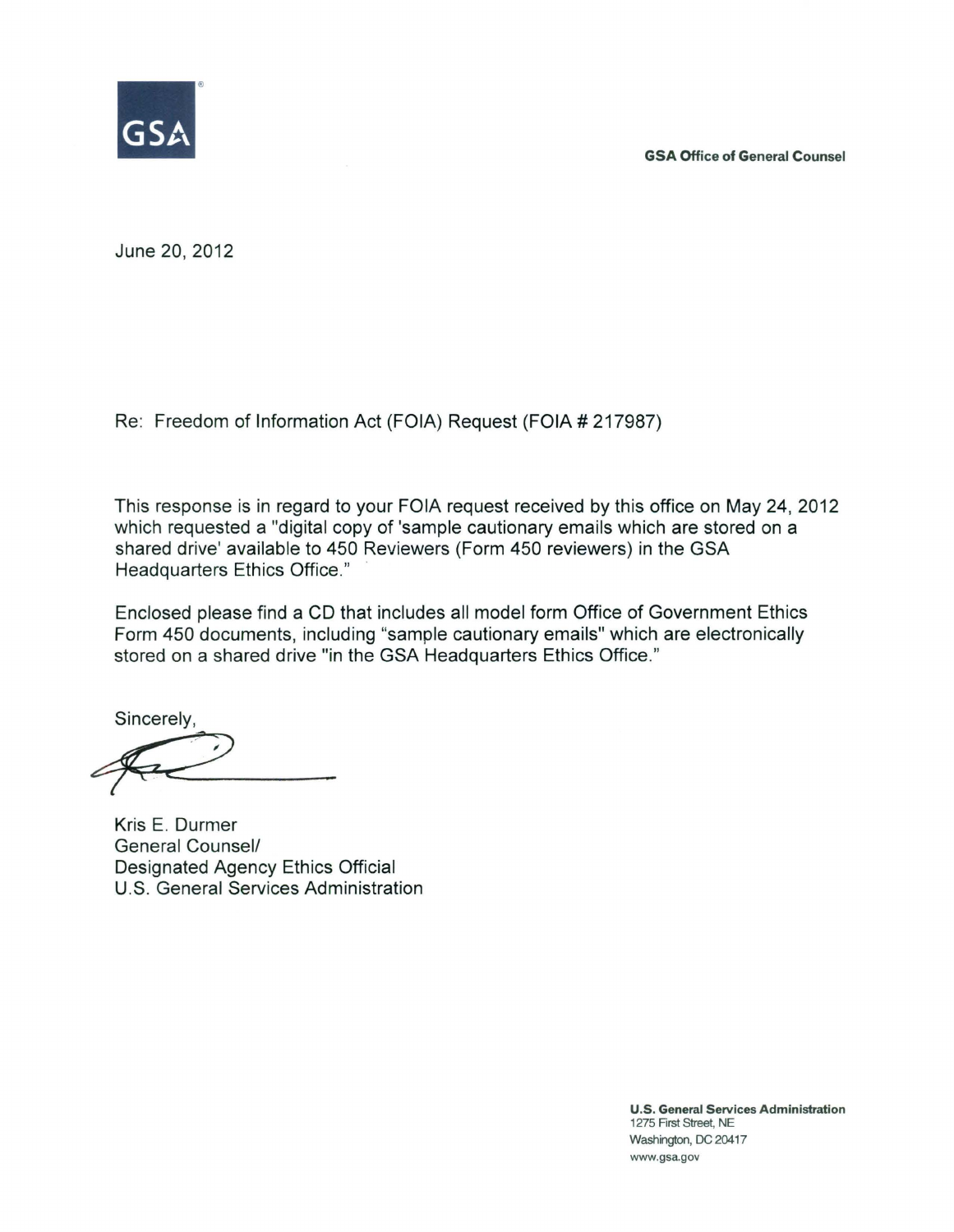# <span id="page-2-0"></span>**Index of Model E-Mails: From an OGC 450 Counselor to an Affected GSA Associate...**

Prepared and Posted 1/13/2009

Click on the GSA Logos  $\overline{GSA}$  Below to Return to this Index..

- o [Model #1](#page-4-0) : New entrant status, need for entrant date and no need to fill out part V of the certification - authored by Ms. Ruth Kowarski, J.D., LL.M. -
- $\circ$  [Model #2:](#page-5-0) Failure to check proper block(s) at part I of the report Specifically failure to mark yes for block 1 of the report when reporting assets or sources of income in part I of the report - authored by Ms. Ruth Kowarski, J.D., LL.M. -
- $\circ$  [Model](#page-5-1) # 3: Sample failure to check proper block(s) at certification section of the report -Specifically failure to mark yes for block 2 of the report when reporting a liability in part II of the report - authored by Ms. Ruth Kowarski, J.D., LL.M. -
- o [Model](#page-6-0) #4: Sample failure to check proper block(s) at part I of the report Specifically failure to mark "no" for block 1 of the report when not reporting assets or sources of income in part I of the report - authored by Ms. Ruth Kowarski, J.D., LL.M. -
- o [Model](#page-6-1) #5: Sample failure to properly mark reporting status box as annual filer and failure to mark box for Part V of the Certification - Travel Reimbursements and complete part V of the report - authored by Ms. Ruth Kowarski, J.D., LL.M. -
- o [Model](#page-7-0) #6: Sample reconciliation of assets confirmation of assets no longer held that were reported last year - authored by Ms. Ruth Kowarski, J.D., LL.M. -
- o [Model](#page-2-0) #7: Sample Failure to report asset in part I that is listed in part II (or other part) of the form - authored by Ms. Ruth Kowarski, J.D., LL.M. -
- o [Model](#page-8-0) #8: Sample request for underlying asset names authored by Ms. Ruth Kowarski, J.D., LL.M. -
- o [Model #9a:](#page-8-1) Sample exemption for interest in securities \$15,000 Aggregate rule/cautionary email - authored by Kelly A. Gillin (LP)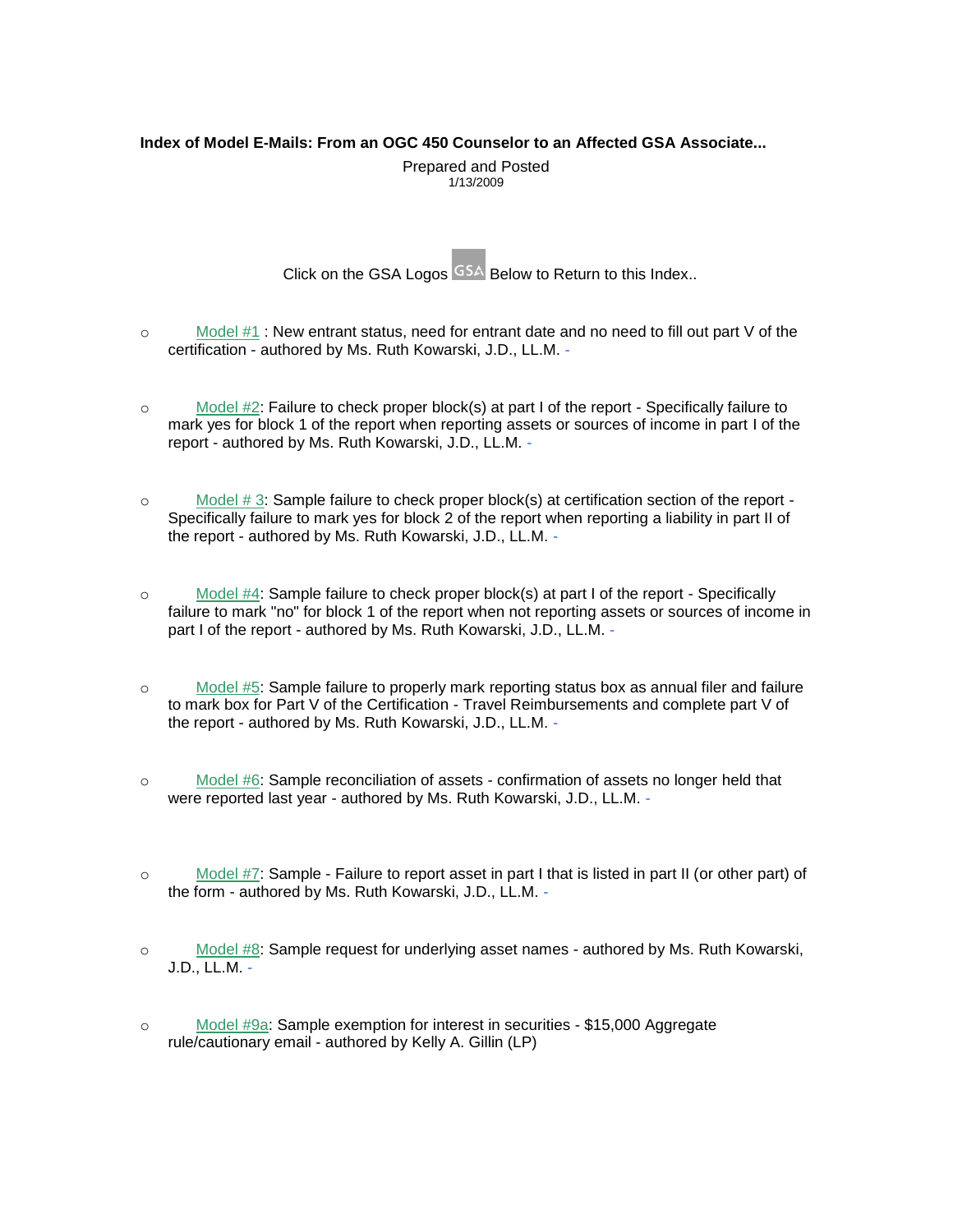- o [Model #9b:](#page-9-0) Sample memo to alert employee of potential conflict of interest due to their owning an interest in a company that does business with GSA - authored by Ms. Ruth Kowarski, J.D., LL.M. -
- o [Model #10:](#page-9-1) Sample exemption for sector funds- \$50,000 Aggregate rule/cautionary email - - authored by Ms. Ruth Kowarski, J.D., LL.M. -
- o [Model #11:](#page-10-0) Sample Annuity Reporting Failure to report at part I of the report authored by Ms. Ruth Kowarski, J.D., LL.M. -
- o [Model #12:](#page-11-0) Sample TIAA CREF Annuity Reporting Failure to report at part I of the report - authored by Ms. Ruth Kowarski, J.D., LL.M. -
- o [Model #13:](#page-12-0) Sample inquiry into the type of 529 plan that is being reported - authored by Ms. Ruth Kowarski, J.D., LL.M. -
- o [Model #14:](#page-12-1) Sample retirement plan reporting authored by Ms. Ruth Kowarski, J.D.,  $LL.M. -$
- o [Model #15:](#page-13-0) Sample insurance identification email authored by Ms. Ruth Kowarski, J.D.,  $LL.M. -$
- o [Model #16:](#page-14-0) Sample inquiry regarding trust reporting authored by Ms. Ruth Kowarski, J.D., LL.M. -
- o [Model #17:](#page-14-1) Sample inquiry regarding outside employment or personal involvement with outside organization
- o [Model #18:](#page-15-0) Sample cautionary email regarding board membership in an outside organization and covered relationship with former employer - authored by Ms. Ruth Kowarski, J.D., LL.M. -
- o [Model #19:](#page-16-0) Sample cautionary email regarding board membership in an outside organization and covered relationship with former employer - authored by Ms. Ruth Kowarski, J.D., LL.M. -
- o [Model #20:](#page-17-0) Sample cautionary email regarding covered relationship with spouse's employer Caveat - This gets sent only if spouse does not hold any stock interest with his employer either through a profit sharing plan or through a stock purchase plan and the spouse's job is not dependant upon the continuation of a contract relationship with the Federal Government. For example - the spouse's pension plan can not include stocks from the spouse's employer and the spouse cannot have any type of ownership interest in the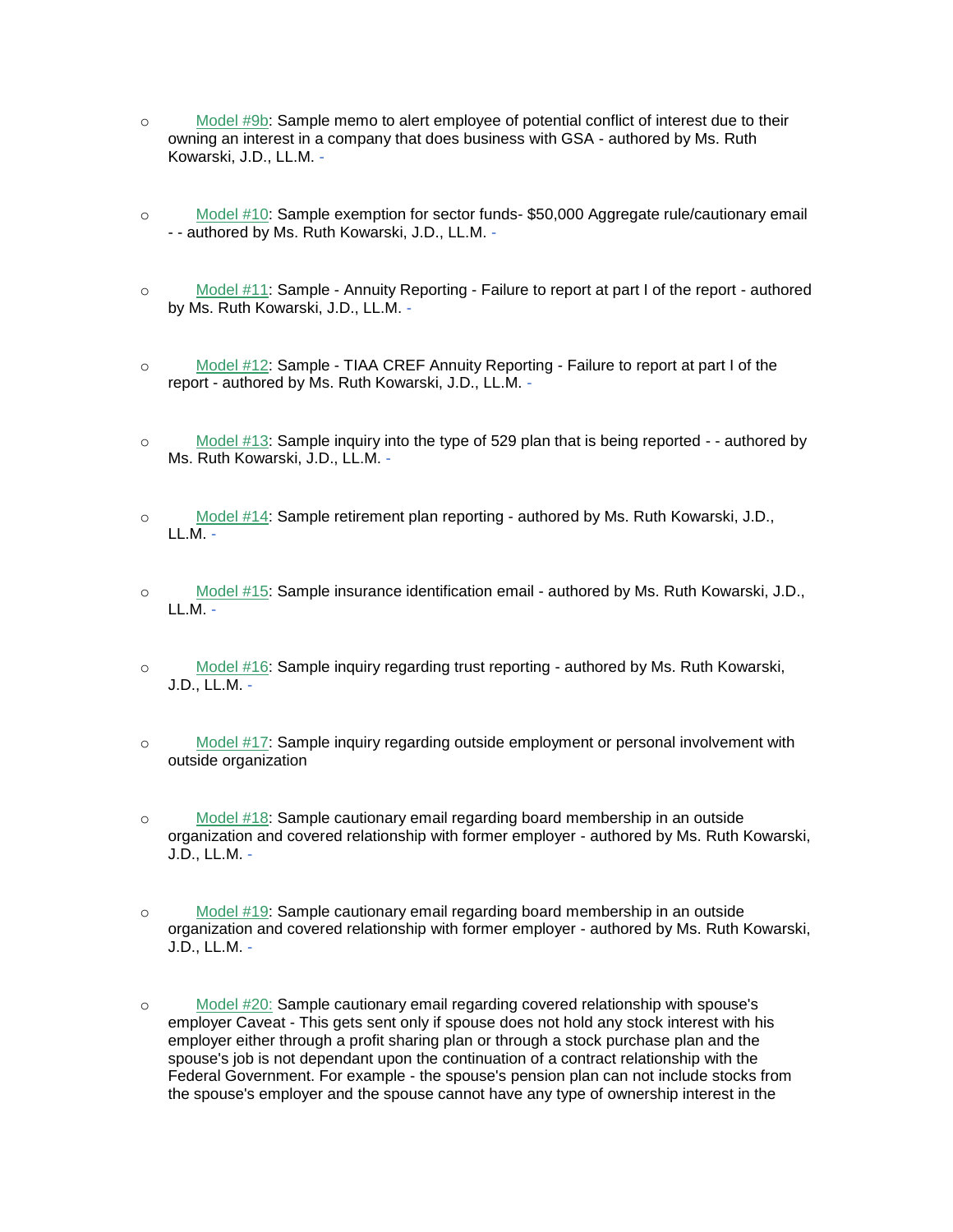company that he works for - authored by Ms. Ruth Kowarski, J.D., LL.M. -

- o [Model #21:](#page-18-0) Sample cautionary memo addressing teaching, speaking and writing and membership in outside organization - authored by Ms. Ruth Kowarski, J.D., LL.M. -
- o [Model #22:](#page-19-0) Procuring Real Estate License Employee who is not personally and substantially involved in the acquisition and disposal of real estate - authored by Ms. Ruth Kowarski, J.D., LL.M.-
- o [Model #23:](#page-20-0) Inquiry of Supervisor -- Is Your Subordinate 450 Worthy #1?
- o [Model #24:](#page-21-0) Inquiry of Supervisor -- Is Your Subordinate 450 Worthy #2?

<span id="page-4-0"></span>GSA Model #1: New entrant status, need for entrant date and no need to fill out part V of the certification - authored by Ms. Ruth Kowarski, J.D., LL.M. -

I am the attorney responsible for reviewing your annual confidential financial disclosure report for 2007. You have been identified as a new entrant filer for this filing year. You are a new entrant filer if you did not file an OGE Form 450 last year. Consequently, your reporting status is new entrant rather than annual, as is currently marked on your report.

As a new entrant filer you are required to report a date of appointment to your current position. Your date of appointment is the date that you began working in the position that requires you to file the OGE Form 450.

Additionally this is to advise that you are not required to complete Part V of the report certification concerning reportable gifts of travel reimbursements for myself, my spouse, or my dependent child. It is noted that you have reported travel reimbursements in Part V of your report for this year. This is not required.

If it was your intention to not mark a box for part V of the report certification please state this in your reply email and state whether I am authorized to revise your report to reflect this fact. Also please state in your reply that your filing status is new filer, provide your date of appointment to your current position, and state whether I am authorized to revise your report to reflect this fact.

Alternatively, if you wish to revise the form yourself, please feel free to stop by my office between the hours of and .

Please feel free to contact me if you have any questions, or if I can be of further assistance. I can be reached at  $501 - 2 = 0$ .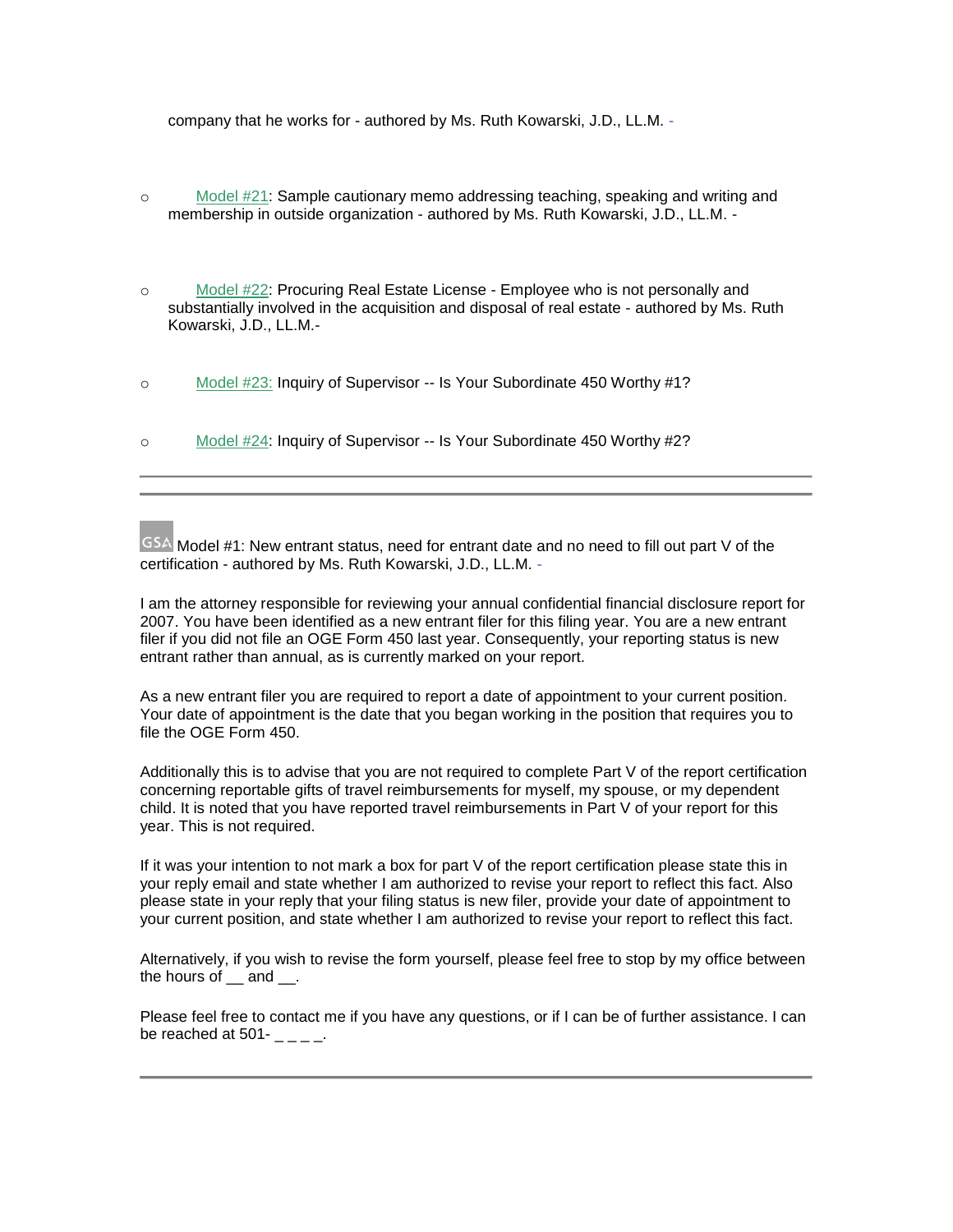<span id="page-5-0"></span>GSA Model #2: Failure to check proper block(s) at part I of the report - Specifically failure to mark yes for block 1 of the report when reporting assets or sources of income in part I of the report authored by Ms. Ruth Kowarski, J.D., LL.M. -

I am the attorney responsible for reviewing your annual confidential financial disclosure report for 2007.

In order to complete my review of your filing for this year I need some additional information from you regarding your certification at page 1 of the report and your assets that are supposed to be listed in part I.

Specifically, it appears that you may have inadvertently checked the "yes" box in the certification portion of the 450 report for Part I - assets or sources of income for myself or my spouse or my dependent children. Part I of your report does not state that you are reporting any interests for your spouse this year.

If it was your intention to mark the "no" box for part I of the report, please state this in your reply email and state whether I am authorized to revise your report to reflect this fact.

Alternatively, if you wish to revise the form yourself, please feel free to stop by my office between the hours of  $\_\$  and  $\_\$ .

Please feel free to contact me if you have any questions, or if I can be of further assistance. I can be reached at  $501 - 2 = -1$ .

# <span id="page-5-1"></span>GSA Model #3: Sample failure to check proper block(s) at certification section of the report -Specifically failure to mark yes for block 2 of the report when reporting a liability in part II of the report - authored by Ms. Ruth Kowarski, J.D., LL.M. -

I am the attorney responsible for reviewing your annual confidential financial disclosure report for 2007.

In order to complete my review of your filing for this year, I need some additional information from you regarding your certification at page 1 of the report and liabilities that are supposed to be listed in part II of the report.

Specifically, it appears that you may have inadvertently checked the "no" box in the certification portion of the 450 report for Part II - I have liabilities (debts) for myself or my spouse or my dependent children. Part II of your report enumerates debts that you are reporting for this year.

If it was your intention to mark the "yes" box for block II of the certification, please state this in your reply email and state whether I am authorized to revise your report to reflect this fact.

Alternatively, if you wish to revise the form yourself, please feel free to stop by my office between the hours of and .

Please feel free to contact me if you have any questions, or if I can be of further assistance. I can be reached at 501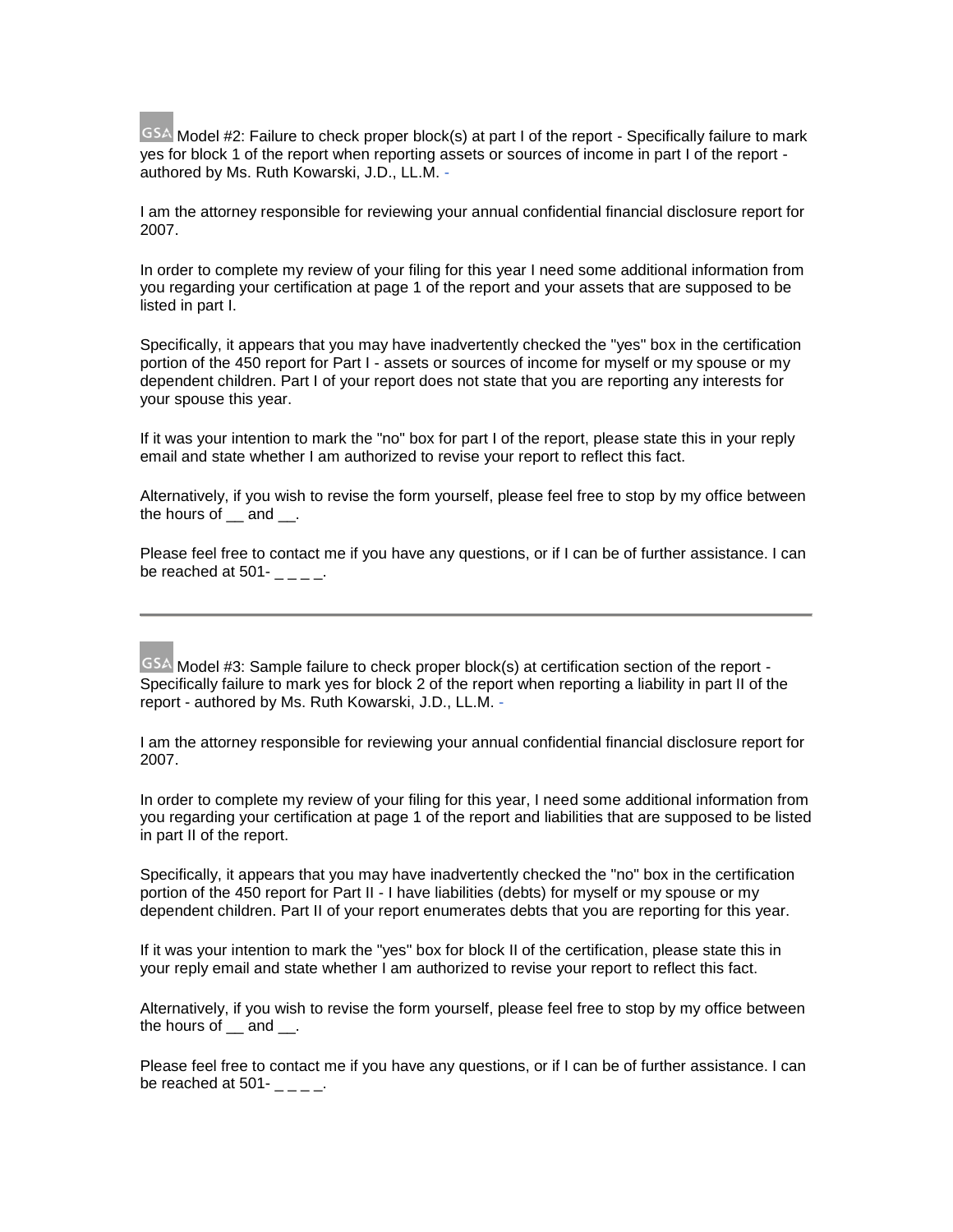<span id="page-6-0"></span>GSA Model #4: Sample failure to check proper block(s) at part I of the report - Specifically failure to mark "no" for block 1 of the report when not reporting assets or sources of income in part I of the report - authored by Ms. Ruth Kowarski, J.D., LL.M. -

I am the attorney responsible for reviewing your annual confidential financial disclosure report for 2007.

In order to complete my review of your filing for this year I need some additional information from you regarding your certification at page 1 of the report and your assets that are supposed to be listed in part I.

Specifically, it appears that you may have inadvertently checked the "yes" box in the certification portion of the 450 report for Part I - assets or sources of income for myself or my spouse or my dependent children. Part I of your report does not state that you are reporting any financial interests for this year.

If it was your intention to mark the "no" box for part I of the report, please state this in your reply email and state whether I am authorized to revise your report to reflect this fact. Alternatively, if you wish to revise the form yourself, please feel free to stop by my office between the hours of and \_\_. If you have any questions concerning this request please feel free to call me at 202-501-\_  $- - -$ 

<span id="page-6-1"></span>GSA Model #5: Sample failure to properly mark reporting status box as annual filer and failure to mark box for Part V of the Certification - Travel Reimbursements and complete part V of the report - authored by Ms. Ruth Kowarski, J.D., LL.M. -

I am the attorney responsible for reviewing your annual confidential financial disclosure report for 2007.

You have been identified as an annual filer for this filing year. Consequently, your reporting status is annual filer rather than new entrant, as is currently marked on your report.

In order to complete my review of your filing for this year, I will need some additional information from you regarding your certification at page 1 of the report.

Specifically, it appears that you may have inadvertently not marked a box in the certification portion of the 450 report for Part V - I have reportable gifts of travel reimbursements for myself, my spouse, or my dependent child. It is noted that you have not reported any travel reimbursements in Part V of your report for this year.

If it was your intention to mark the "no" box for part I of the report please state this in your reply email and state whether I am authorized to revise your report to reflect this fact. Also please state in your reply that your filing status is that of an annual filer and state whether I am authorized to revise your report to reflect this fact.

Alternatively, if you wish to revise the form yourself, please feel free to stop by my office between the hours of and .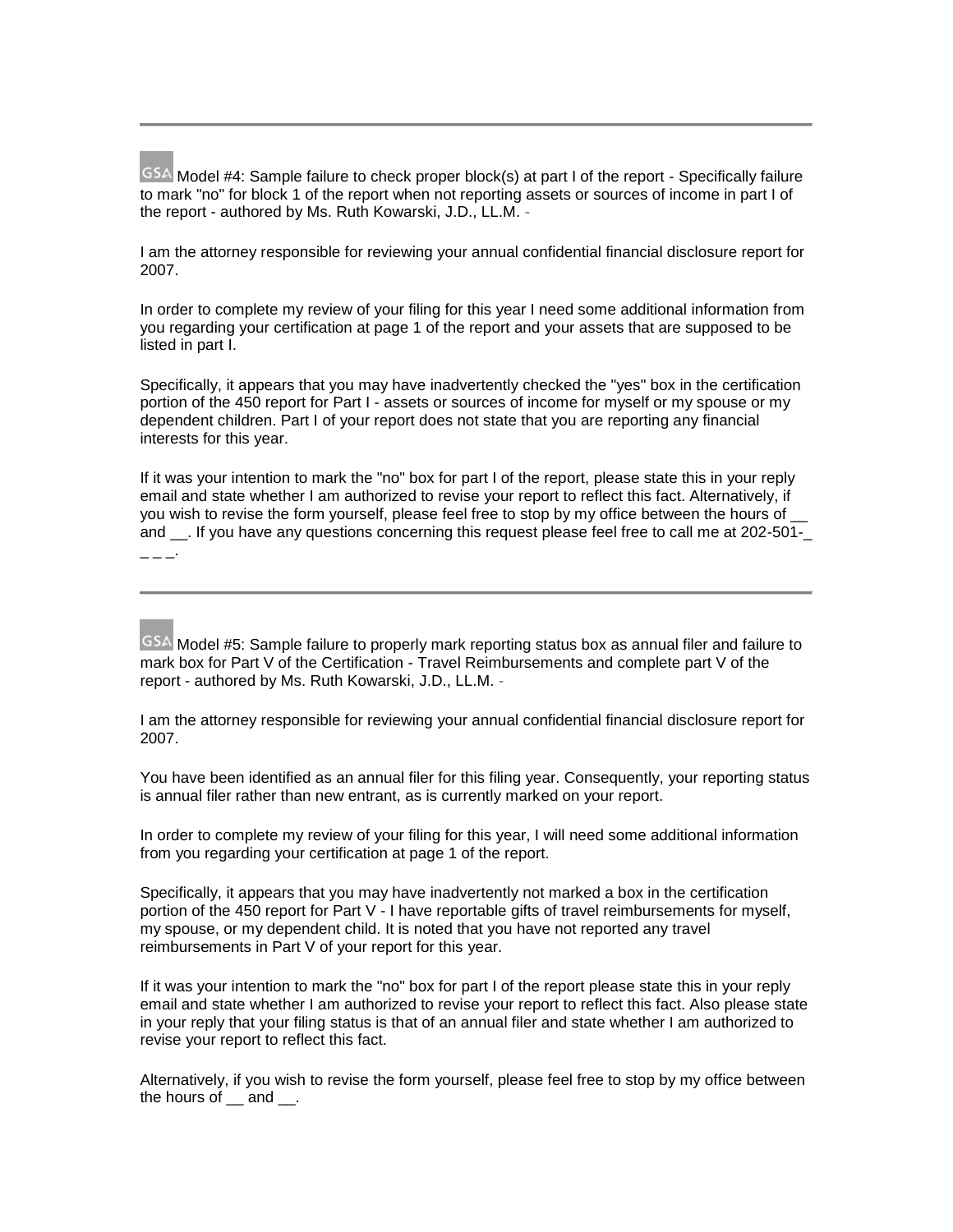If you have any questions concerning this request please feel free to call me at  $202-501$ - $\frac{1}{2}$ 

<span id="page-7-0"></span>GSA Model #6: Sample reconciliation of assets - confirmation of assets no longer held that were reported last year - authored by Ms. Ruth Kowarski, J.D., LL.M. -

I am the attorney responsible for reviewing your confidential financial disclosure report for the period of January 1, 2007 through December 31, 2007. In order to complete my review of your filing for this year I need some additional information from you regarding certain assets previously listed last year in part I of the form. Specifically, can you please confirm that you no longer hold and no longer wish to report the following financial interest previously reported in 2006:

Salary from outside activity as a consultant for Counseling Services Alternatives, Inc.

Also please state in your email whether I am authorized to amend your filing with this information. Upon receipt of your response and authorization the following changes will be made to your form:

Part I will be amended to add Counseling Services Alternatives, Inc. as a financial interest.

Upon receipt of your response, I will attach your response to your disclosure report.

If you wish to amend your report in person, please contact me so that we can arrange a time to meet for this purpose.

GSA Model #7: Sample - Failure to report asset in part I that is listed in part II (or other part) of the form - authored by Ms. Ruth Kowarski, J.D., LL.M. -

I am the attorney responsible for reviewing your confidential financial disclosure report for the 2007 filing period. In order to complete my review of your filing for this year I need some additional information from you regarding certain interests listed in part II of the form. Specifically, you report a part II interest in a rental property. I am writing to inquire whether you wish to supplement your report to report the rental property as a financial holding in Part I of the form.

The instructions at Part I state that you need to report "assets such as ... investment real estate" if the asset has a value of "greater than \$1,000 at the end of the reporting period ( December 31, 2006 for this year) or is held for investment which produced more than \$200 in income during the reporting period.

Please confirm by email whether you would like to report your rental property as an asset in part I of your report. If you would like to add this asset as an interest in Part I, please state the city and state where the property is located so that this information can be included as an amendment to your filing. Also please state in your email whether I am authorized to amend your filing with this information. Upon receipt of your response and authorization the following changes will be made to your form:

Part I will be amended to add the city and state where the rental property is located as a financial interest.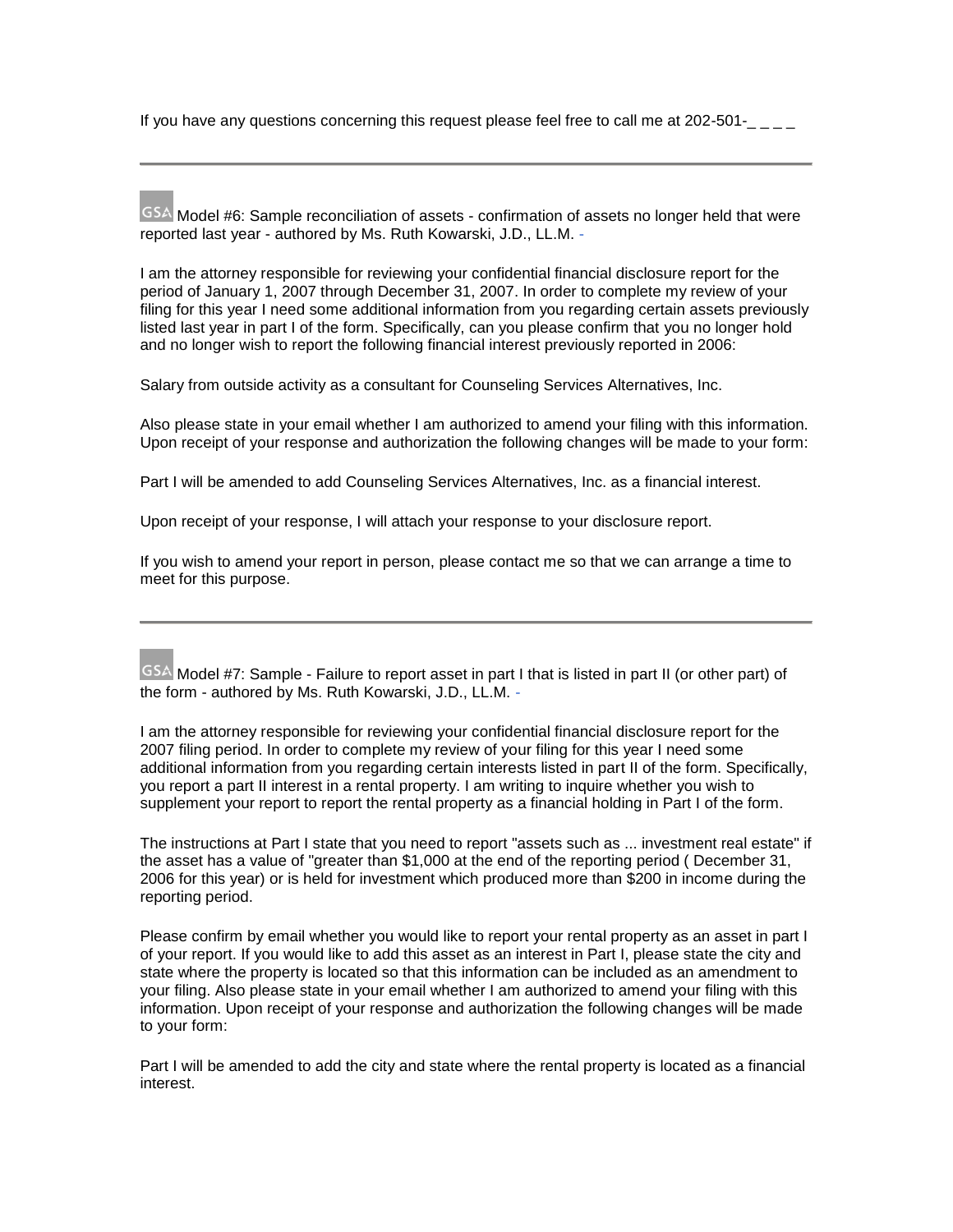Alternatively, if you wish to revise the form yourself, please feel free to stop by my office between the hours of and .

Please feel free to contact me if you have any questions, or if I can be of further assistance. I can be reached at 501-

<span id="page-8-0"></span>GSA Model #8: Sample request for underlying asset names - authored by Ms. Ruth Kowarski, J.D., LL.M. -

I am the attorney responsible for reviewing your annual financial disclosure report for the 2007 filing period. In order to complete my review of your form I will need some additional information regarding some of the assets listed in Part I of the form.

Specifically, please provide a list of the exact names of all assets that underlie the Merrill Lynch retirement IRA and the Fidelity Roth IRAs and the Fidelity account listed at part I. If you can provide the stock ticker abbreviation for the assets listed - that would be very helpful to me. Please note that you are not required to report widely diversified mutual funds. Diversified mutual funds are mutual funds that do not have a stated policy of concentrating investments in one industry, business, or single country other than the United States. If your IRA or 401K plan consists solely of widely diversified mutual funds, please state this in your reply.

Thank you for your time and attention to this matter. Please feel free to call me if you have any questions or if I can be of further assistance.

<span id="page-8-1"></span>GSA Model #9a: Sample exemption for interest in securities - \$15,000 Aggregate rule/cautionary email - authored by Ms. Kelly A. Gillin, J.D. -

Pursuant to 18 U.S.C. § 208, an employee or officer of the executive branch is prohibited from personally and substantially participating in matters involving any organization in which he, his spouse or his dependent child has a financial interest. If such participation does occur, the employer or officer may be subject to criminal penalties set forth in 18 U.S.C. § 216.

The Office of Governmentwide Ethics has created certain exemptions which allow Federal employees to work on matters in which they have a financial interest without violating 18 U.S.C. 208. One such exemption is the de minimis exemption for matters involving specific parties found at 5 C.F.R. § 2640.202(a). This regulation states that "[a]n employee may participate in any particular matter involving specific parties in which the disqualifying financial interest arises from the ownership by the employee, his spouse or minor children of securities issued by one or more entities affected by the matter, if: (1) The securities are publicly traded, or are long-term Federal Government, or are municipal securities; and (2) The aggregate market value of the holdings of the employee, his spouse, and his minor children in the securities of all entities does not exceed \$15,000."

According to your 2007 Confidential Financial Disclosure Report, you own the following assets that could pose a conflict of interest with your position and/or duties: Microsoft, Qualcomm, Intel, and Cisco. Please be advised that should these holdings cease to be publicly traded or should the aggregate value of these holdings exceed \$15,000.00, this particular exemption will no longer apply. If that is the case, you may be required to recuse yourself from the matter so as to avoid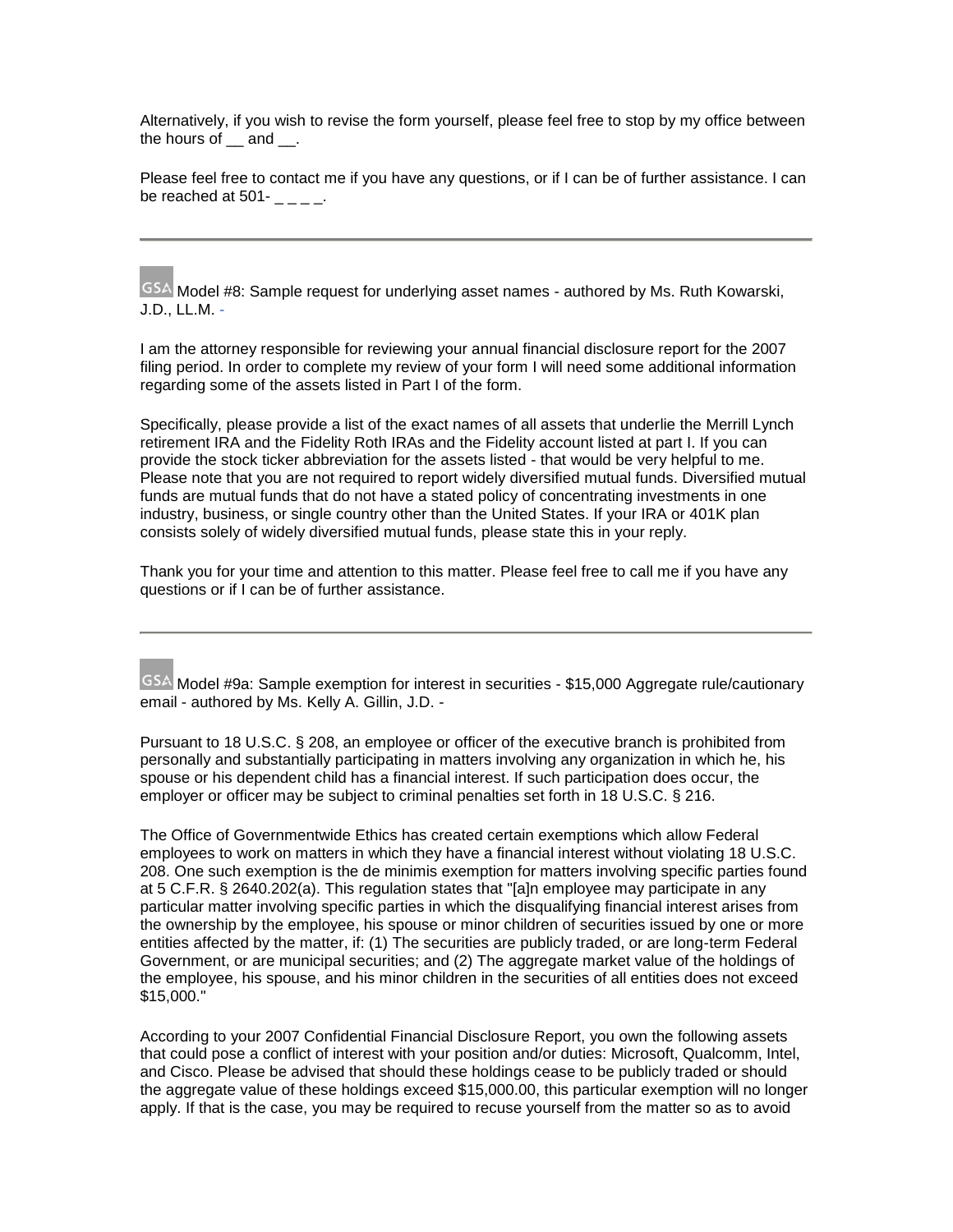violating 18 U.S.C. § 208. If this should occur at any time, please notify the Office of General Counsel and your supervisor immediately. Please be advised that the monitoring of these holdings is your continual affirmative duty; however, once brought to the attention of this Office, we will work with you to determine the correct course of action including but not limited to, recusal or divestiture.

<span id="page-9-0"></span>GSA Model #9b: Sample memo to alert employee of potential conflict of interest due to their owning an interest in a company that does business with GSA - authored by Ms. Ruth Kowarski, J.D., LL.M. -

### February 7, 2008

MEMORANDUM FOR GSA JOE EMPLOYEE, PROJECT MANAGER, ABC DIVISION (PABC)

FROM: RUTH KOWARSKI SENIOR ASSISTANT GENERAL COUNSEL (LR) DEPUTY STANDARDS OF CONDUCT COUNSELOR (LR)

SUBJECT: Review of Confidential Financial Disclosure Report For period of January 1, 2007 to December 31, 2007

Your Annual Confidential Financial Disclosure Report (OGE Form -450) dated January 29, 2008, has been reviewed. My review of your report has not revealed any real or apparent conflicts of interest between your financial interests and official duties. I do note however that you currently have a financial interest in C.D. E. Systems Incorporated; an entity that could be affected by actions of this agency.

 Under the provisions of 18 U.S.C. §208, you are precluded from participating personally and substantially in a particular matter in which, to your knowledge, you, your spouse, minor child, general partner, an organization in which you are serving as officer, director, trustee, general partner, or employee or person or organization with which you are negotiating for or has an arrangement concerning prospective employment, has a financial interest.

If, in the future, a matter comes before you personally that could affect this financial interest or any other company in which you have a financial interest, you must notify your supervisor promptly and recuse yourself from participation in the matter until a determination is made on how to proceed, after consultation with a Deputy Standards of Conduct Counselor or the Ethics Law Staff.

If you have any questions, please contact me at (202) 501-0277

RESTRICTED DISTRIBUTION -- FOR ADDRESSEE'S EYES ONLY

GSA Model #10: Sample exemption for sector funds- \$50,000 Aggregate rule/cautionary emailauthored by Ms. Ruth Kowarski, J.D., LL.M. -

<span id="page-9-1"></span>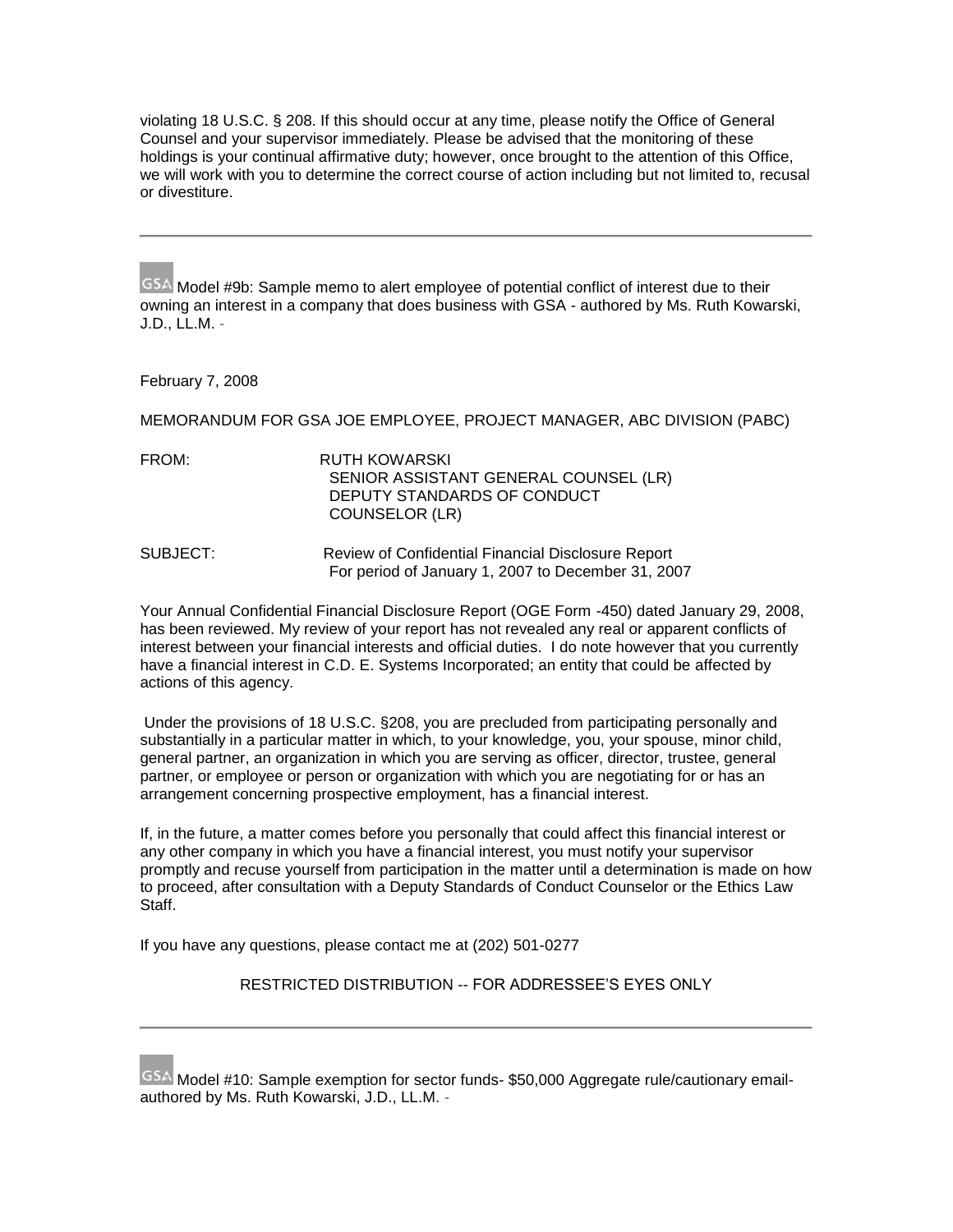Pursuant to 18 U.S.C. § 208, an employee or officer of the executive branch is prohibited from personally and substantially participating in matters involving any organization in which he, his spouse or his dependent child has a financial interest. If such participation does occur, the employer or officer may be subject to criminal penalties set forth in 18 U.S.C. § 216.

The Office of Governmentwide Ethics has created certain exemptions which allow Federal employees to work on matters in which they have a financial interest without violating 18 U.S.C. 208. One such exemption is the de minimis exemption for matters involving specific parties found at 5 C.F.R. § 2640.201(b)(2)(i). This regulation states that "[a]n employee may participate in any particular matter affecting one or more holdings of a sector mutual fund where the disqualifying financial interest arises from the ownership by the employee, his spouse or minor children of an interest in the fund and the aggregate market value of the interests in any sector fund or funds does not exceed \$50,000.

According to your 2007 Confidential Financial Disclosure Report, you own the following assets that could pose a conflict of interest with your position and/or duties: Archstone Smith Trust and Third Avenue Real Estate Trust. Please be advised that should these holdings cease to be publicly traded or should the aggregate value of these holdings exceed \$50,000.00, this particular exemption will no longer apply. If that is the case, you may be required to recuse yourself from the matter so as to avoid violating 18 U.S.C. § 208. If this should occur at any time, please notify the Office of General Counsel and your supervisor immediately. Please be advised that the monitoring of these holdings is your continual affirmative duty; however, once brought to the attention of this Office, we will work with you to determine the correct course of action including but not limited to, recusal or divestiture.

<span id="page-10-0"></span>GSA Model #11: Sample - Annuity Reporting - Failure to report at part I of the report - authored by Ms. Ruth Kowarski, J.D., LL.M. -

I am the attorney responsible for reviewing your annual financial disclosure report for the 2007 filing period. In order to complete my review of your form I will need some additional information from you regarding the annuity that is listed in Part I of the form. Specifically, please identify the type of annuity ( Fixed or Variable) that you hold and if required by the definitions below, the assets that comprise the annuity. The following definitions are provided for your use in providing this additional information.

Fixed Annuities: Income from an annuity at a specified rate of return guaranteed by the insurance company. The insured has no direct interest in how premiums are invested. Filer needs to disclose the name of the insurance company and specify that the asset is a fixed annuity on Part I.

Deferred Annuities: Postpones payments to investor until he/she reached a certain age, or retirement.

Immediate Annuities: Income from an annuity that pays out immediately. The income may be interest or dividends. The filer must disclose the annuity and the issuing insurance company on Part I. Also disclose whether this is a fixed annuity in Part I.

Variable Annuities: Annuities that offer investors options in which they can invest (usually mutual funds). Return is based on performance of the chosen investments. Filer must disclose on Part I the name of the company and the reportable underlying assets.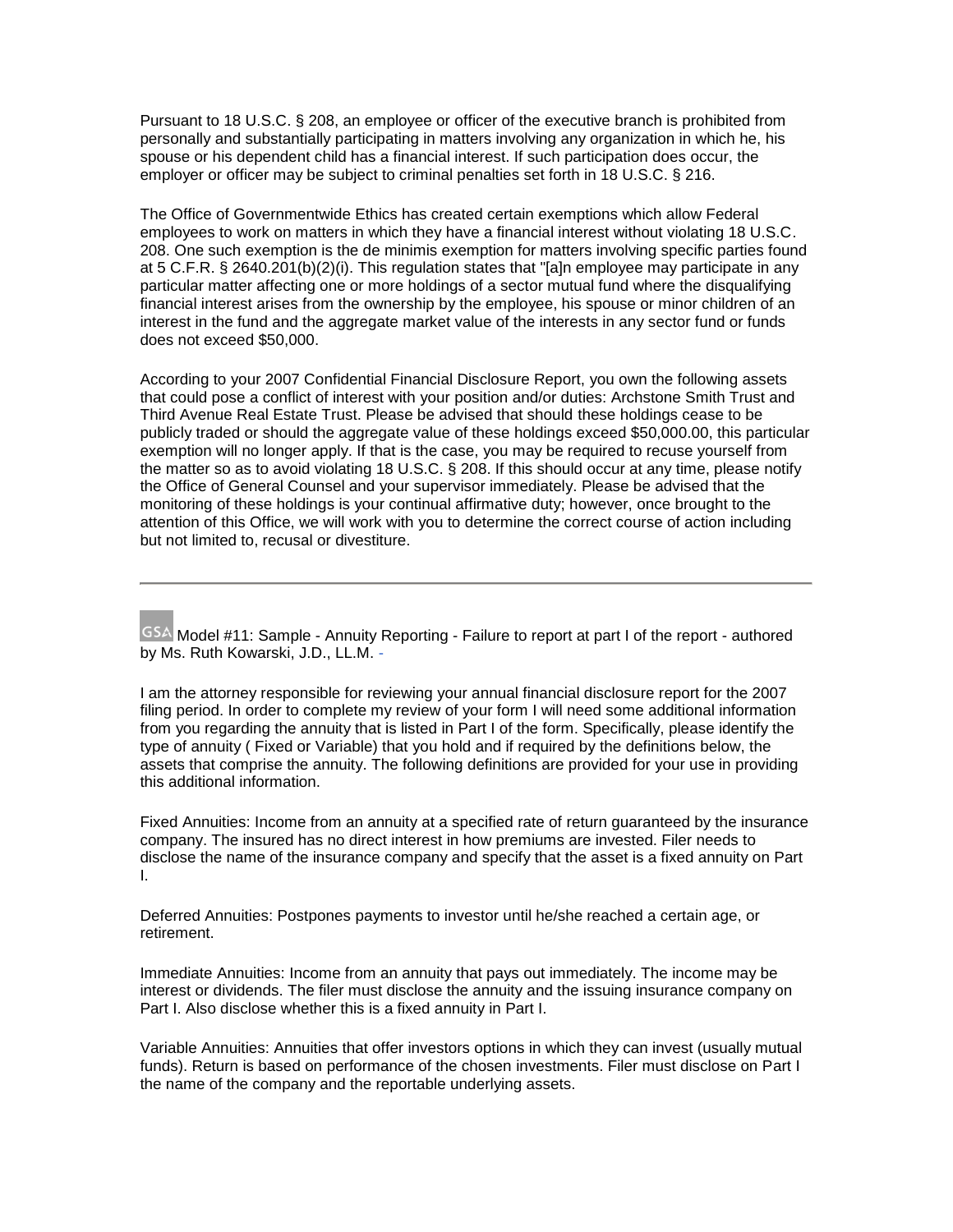Please send a reply email that states whether you wish to amend your report to include information concerning your annuity account in part I of the report. Your email should also state whether I am authorized to amend your report on your behalf.

Also please state in your email whether I am authorized to amend your filing with this information.

Alternatively, if you wish to revise the form yourself, please feel free to stop by my office between the hours of and .

Please feel free to contact me if you have any questions, or if I can be of further assistance. I can be reached at  $501 -$  \_ \_ \_ \_.

<span id="page-11-0"></span>GSA Model #12: Sample - TIAA CREF Annuity Reporting - Failure to report at part I of the report - authored by Ms. Ruth Kowarski, J.D., LL.M. -

I am the attorney responsible for reviewing your annual financial disclosure report for the 2007 filing period. In order to complete my review of your form I will need some additional information from you regarding the TIAA CREF asset that is listed in Part I of the form. The Office of Government Ethics has provided the following guidance concerning what needs to be reported when reporting your TIAA CREF Annuity:

"TIAA-CREF offers many investment options, such as annuities and mutual funds. First you must review your statements pertaining to your TIAA-CREF investments to determine exactly which investments you selected for your account. Then refer to the instructions in Part I and determine if any of the assets which you own fall into one of the categories of reportable information. For example, if your TIAA-CREF plan contains the TIAA Traditional Annuity, the CREF Stock Account, and the TIAA Real Estate Account, you are required to report the TIAA Traditional Annuity and the TIAA Real Estate Account in Part I, but you are not required to report the CREF Stock Account because it is a diversified mutual fund."

"Do I have to report my TIAA-CREF plan in Part IV? TIAA-CREF offers retirement plans for employees of educational institutions and research organizations, and they offer retail mutual funds to the general public. If you invested in TIAA-CREF through your former employer such as a university, then you must report the TIAA-CREF plan in Part IV because it is an agreement or arrangement with your former employer. Even if your TIAA-CREF plan contains diversified mutual funds only, you still must report the plan in Part IV when you invested in the plan through your former employer.

How do you report the plan in Part IV? In the first column, you will list the name of your former employer and the city and state in which it is located. In the second column, you will describe what will happen to the plan while you are a government employee. If, for example, the University of Maryland is your former employer and you will keep your TIAA-CREF plan with them, you will make the following entry in the second column: "I will keep my TIAA-CREF plan with the University of Maryland ."

Please send a reply email that states whether you wish to amend your report to include information concerning your TIAA CREF account in part I of the report. Your email should also state whether I am authorized to amend your report on your behalf.

Also please state in your email whether I am authorized to amend your filing with this information.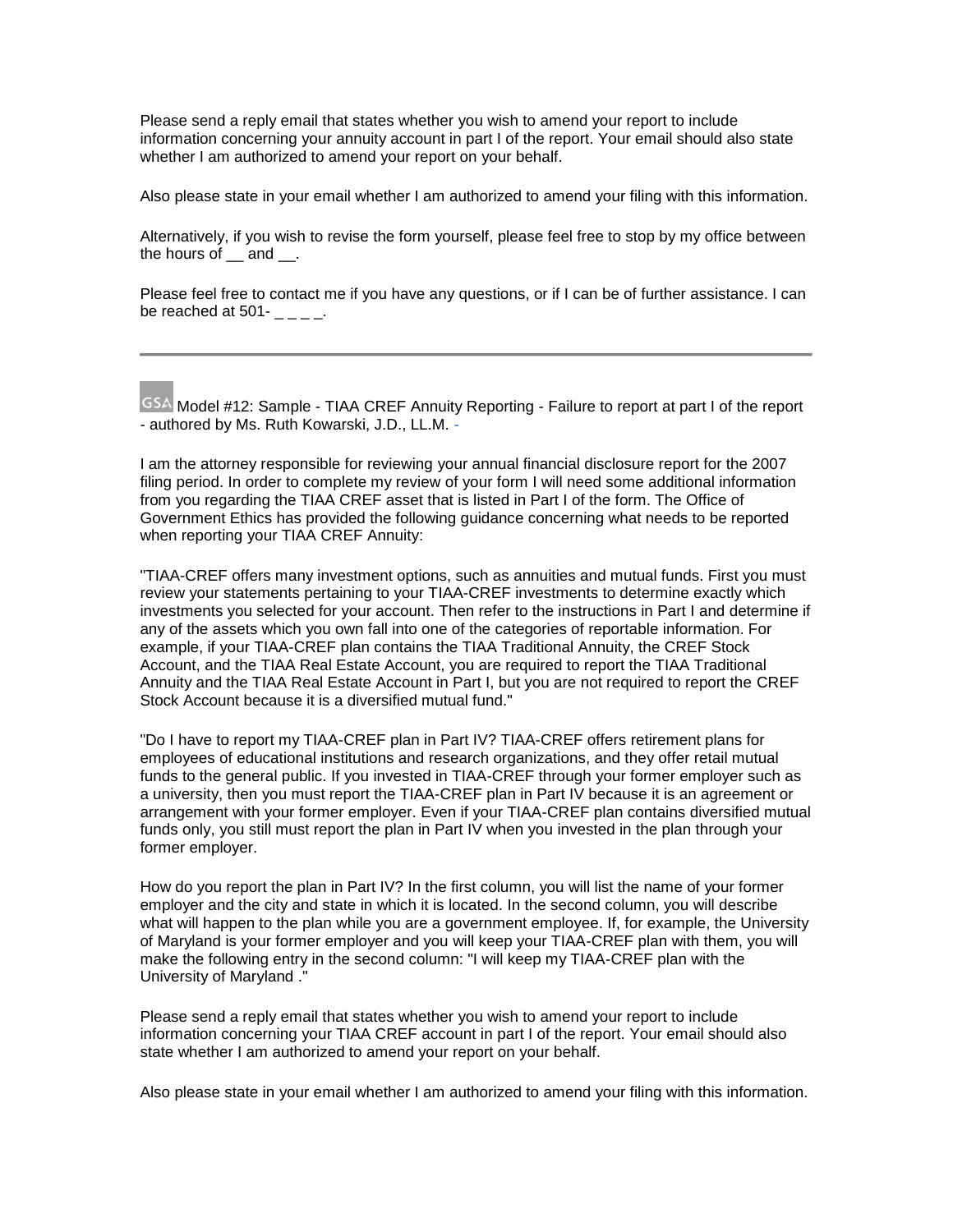Alternatively, if you wish to revise the form yourself, please feel free to stop by my office between the hours of and .

Please feel free to contact me if you have any questions, or if I can be of further assistance. I can be reached at 501-

<span id="page-12-0"></span>GSA Model #13: Sample inquiry into the type of 529 plan that is being reported - authored by Ms. Ruth Kowarski, J.D., LL.M. -

I am the attorney responsible for reviewing your annual financial disclosure report for the 2007 filing period. In order to complete my review of your form I will need some additional information regarding some of the assets listed in Part I of the form.

Specifically, please send a reply email stating the type of 529 plans that you are reporting this year. Please state in your email whether the 529 plans are prepaid savings or prepaid tuition plans. As explained in the descriptions below, if you are reporting a prepaid savings 529 plan then you will need to supplement your report by including the identify of the reportable underlying assets. You can supplement your report by providing this information in your reply email.

Please see the descriptions below.

A Prepaid Savings Plan is a 529 plan where the plan's growth is based on the performance of investments chosen by the filer. Filer must disclose the name of the plan, e.g, GIFT College Investing Plan(Arkansas) and the reportable underlying assets, e.g., Vanguard Aggressive Growth Portfolio.

A Prepaid Tuition Plan is a 529 plan is a 529 plan that allows a contributor to lock in today's tuition rates. The plan represents a contract between the state and the contributor. Filer reports the name of the plan and the sponsor of the plan, e.g., Maryland Prepaid College trust.

Also please state whether I am authorized to amend your filing with this information.

Alternatively, if you wish to revise the form yourself, please feel free to stop by my office between the hours of and .

Please feel free to contact me if you have any questions, or if I can be of further assistance. I can be reached at  $501 - 2 = 0$ .

<span id="page-12-1"></span>GSA Model #14: Sample retirement plan reporting - authored by Ms. Ruth Kowarski, J.D., LL.M. -

I am the attorney responsible for reviewing your confidential financial disclosure report for the period of January 1, 2007 through December 31, 2007. In order to complete my review of your filing for this year I need some additional information from you regarding certain assets listed in part I of the form.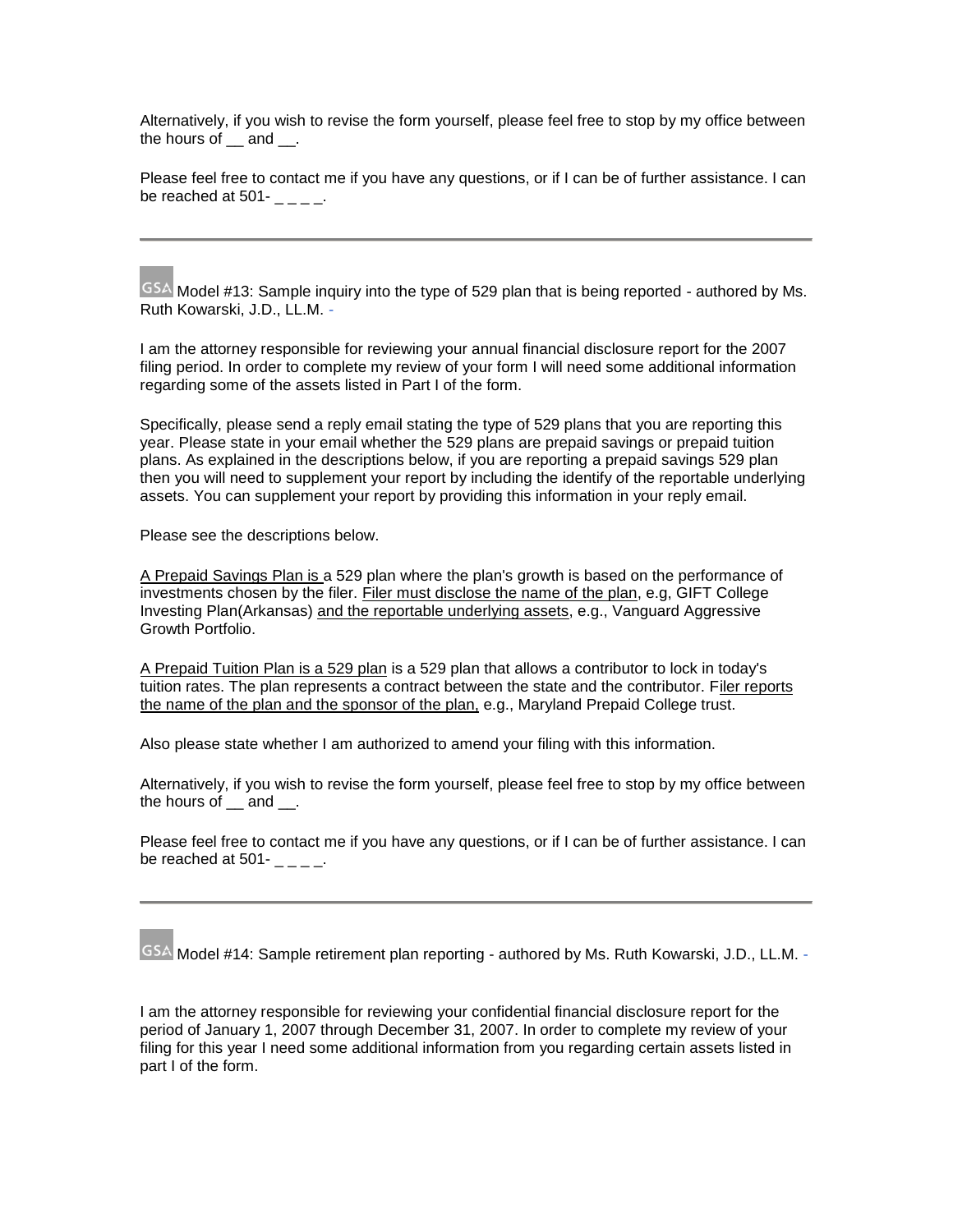Specifically, can you please advise whether the New York City Employee Retirement Interest is your personal retirement plan. If it is your retirement plan then you will need to report this in Part IV of the report as an agreement or arrangement. You will also need to amend Part I of the report to state the type of pension plan that you hold. What you need to report will be affected by the type of pension Plan that you hold. Please see the information below in bold typeface.

A Defined Benefit Plan is one where an employer makes contribution to a pool which it holds and invests for all participating employees-employees may know in advance the amounts of their future benefits or at a minimum know the formula that determines the amount. If your retirement plan is a defined benefit plan then please disclose the name of employer providing plan and identify type of pension plan in Part I and also disclose the plan in Part IV. Specifically, you will need to report the city and state where the retirement plan is located and a brief description of the terms of your agreement.

A Defined Contribution Plan is one where employees make contributions to the employer who maintains a separate account for each employee- either the employees or an independent manager chooses how the contributions will be invested- the benefits upon retirement depend on the performance of the plan's assets. If your retirement plan is a defined contribution plan then please disclose the name of the employer and the underlying assets in Part I of the form. Also report at Part IV of the report you will need to disclose the city and state where the retirement plan is located and a brief description of the terms of your agreement.

Also please state in your email that you wish to amend the certification at page 1 of the report to reflect the fact that you now wish to report an agreement or arrangement in part IV of the report.

Upon receipt of your response, I will attach your response to your disclosure report.

If you wish to amend your report in person, please contact me so that we can arrange a time to meet for this purpose.

<span id="page-13-0"></span>GSA Model #15: Sample insurance identification email - authored by Ms. Ruth Kowarski, J.D., LL.M. -

I am the attorney responsible for reviewing your confidential financial disclosure report for the period of January 1, 2007 through December 31, 2007. In order to complete my review of your filing for this year I need some additional information from you regarding insurance interests listed in part I of the form.

Specifically, please state whether these policies are whole life, universal or variable life insurance policies.

The following information concerning insurance policy reporting is provided for your use:

Under a whole life insurance policy , the insured person pays fixed premiums and has no control over investments. The filer must report the name of the insurance company and indicate it is whole life insurance. The income earned is usually interest. The financial interest represents an obligation by a sponsoring company and not an interest in an investment fund.

Under a Universal life insurance policy, the insured person can vary premiums by paying them with some of the accumulated cash value of the policy (normally at money market rates). the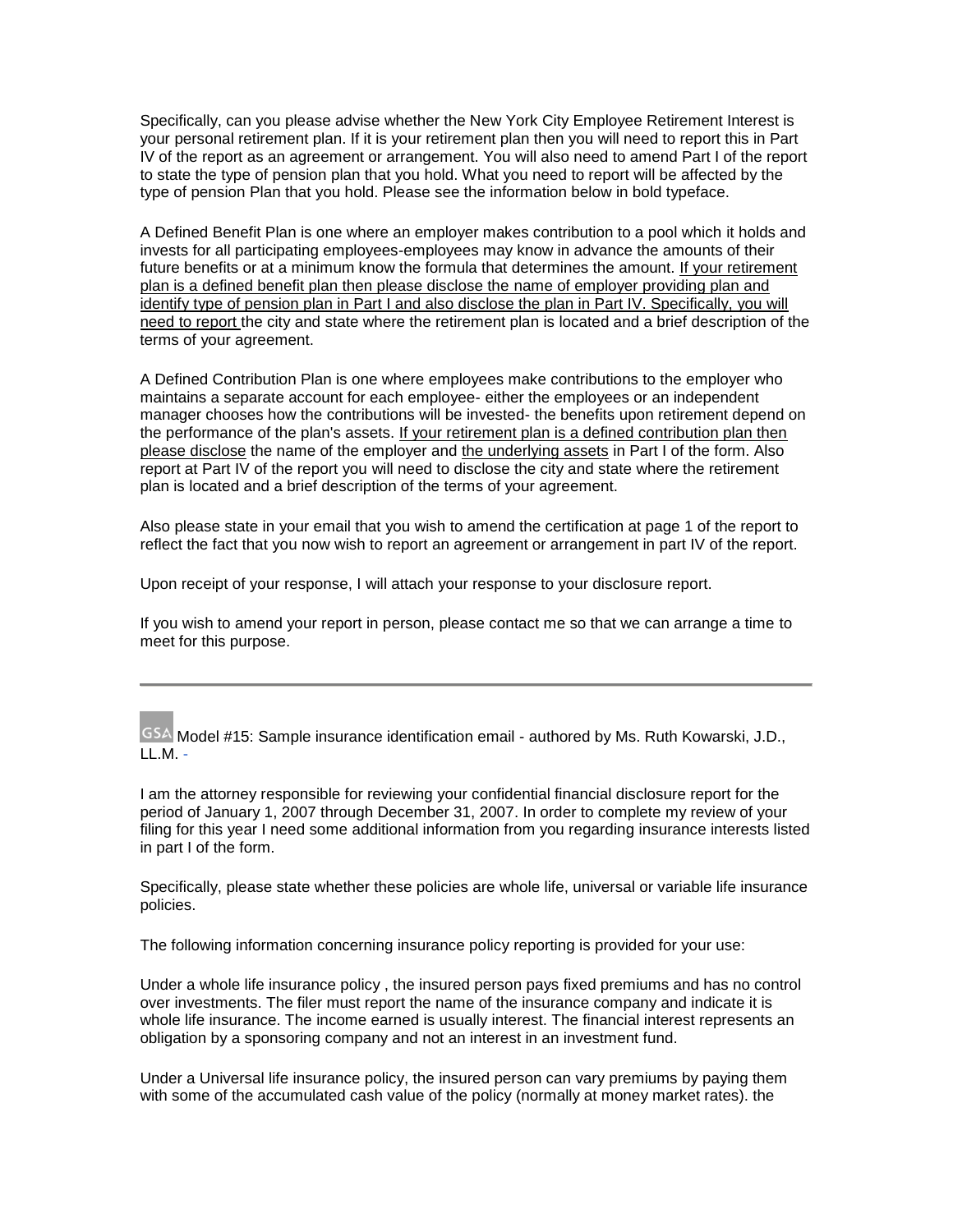investor has no control over the investments. The filer must report the name of the insurance company and indicate it is universal life insurance.

Under a variable life insurance policy, the insured person chooses investments from among several company options - performance of the chosen investment vehicles dictates its value - filer must disclose on Part I the name of the company, the type of insurance and the underlying assets.

Upon receipt of your response, I will attach your response to your disclosure report.

If you wish to amend your report in person, please contact me so that we can arrange a time to meet for this purpose.

<span id="page-14-0"></span>GSA Model #16: Sample inquiry regarding trust reporting - authored by Ms. Ruth Kowarski, J.D., LL.M. -

I am the attorney responsible for reviewing your confidential financial disclosure report for the period of January 1, 2007 through December 31, 2007. In order to complete my review of your filing for this year I need some additional information from you regarding your outside positions listed in part iii of the report. Specifically, I note that you list two living trusts for yourself and for your spouse. If these trusts contain assets within them then you will need to list those assets in part I of your report

If you wish to amend your report by email you can do that by sending me a reply email that discloses the identities of the assets that comprise the two living trusts that you are a trustee of.

To the extent that the assets consist of non diversified mutual funds or sector funds please provide the full name of the specific fund ( rather than the family name) of the funds.

To the extent that the assets consists of stocks please provide the name of the stocks. If possible please also provide the symbol look up for these assets as well .

Upon receipt of your response, I will attach your response to your disclosure report.

If you wish to amend your report in person, please contact me so that we can arrange a time to meet for this purpose.

<span id="page-14-1"></span>GSA Model #17: Sample inquiry regarding outside employment or personal involvement with outside organization - authored by Ms. Ruth Kowarski, J.D., LL.M. -

I am the attorney responsible for reviewing your annual financial disclosure report for the 2007 filing period. In order to complete my review of your form, I will need some additional information regarding some of the assets listed in Part I and outside positions listed in Part III of the form, so that I can determine whether certain of your financial interests present a potential conflict of interest relative to your duties in PBS.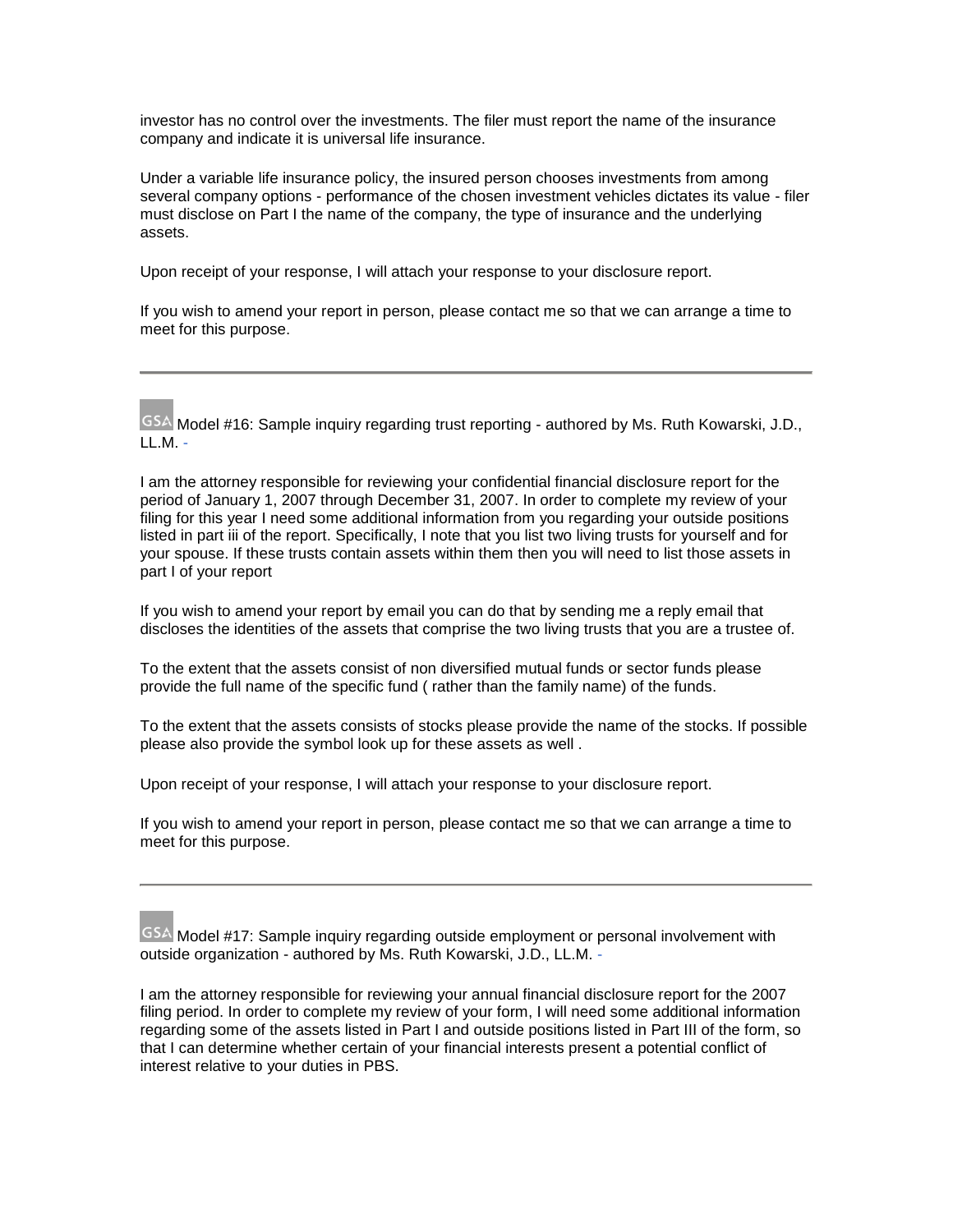Although, I do not anticipate that you will have any conflicts of interest, I am requesting that you provide me with the following information. 1) A brief summary of your present duties and responsibilities for PBS; 2) Your current job description; 3) A brief description of the business of GSA EMPLOYEE FILER Consulting, ABC International Inc., DEF interest committee, GHI organization. In particular are these companies or organizations that would ever have any business dealings with GSA? 4) A brief description of your duties and responsibilities for GSA EMPLOYEE FILER Consulting, ABC International Inc.,DEF interest committee, and GHI organization.

Thank you for your time and attention to this matter. Please do not hesitate to contact me if you have any questions or I can be of assistance. I can be reached at 501-

<span id="page-15-0"></span>GSA Model #18: Sample inquiry regarding outside real estate work - should such a matter arise please contact me because there is waiver guidance that exists for use by PBS employees who fall within the category of being personally and substantially involved in the acquisition or disposal of real property - authored by Ms. Ruth Kowarski, J.D., LL.M. -

In order to complete my review i need to obtain some additional information from you regarding a financial interest reported in parts I and IV of your report.

Specifically, I note that you report a company called ABC Properties in parts i and III of your report.

This year I am required to assess whether your job as a real property for PBS requires you to participate personally and substantially in the acquisition or disposal of real estate. I ask because this will have a bearing on my conflicts review and on the application of an internal GSA regulation located at 5 C.F.R. Part 6701.104 that is cited below for your reference.

Accordingly, I am asking for a reply email that describes what you do for PBS and what your responsibilities are for this company. Please note that a waiver process exists for those PBS employees that are personally and substantially participate in or have official responsibility for the acquisition or disposal of real estate or interests therein. If you are interested in this waiver process please contact this office for further assistance.

The regulation states in pertinent part as follows:

5 CFR 6701.104 Prohibited purchases of real estate by certain GSA employees involved in the acquisition or disposal of real estate.

(a) General Prohibition. Except as provided in paragraphs (b) and (c) of this section, employees who personally and substantially participate in or have official responsibility for the acquisition or disposal of real estate or interests therein, shall not directly or indirectly purchase or participate as an agent or otherwise in the purchase of real estate or interest therein.

(b) Exception. The prohibition in paragraph (a) of this section does not apply to an employee's purchase of real estate for use as his personal or other residential property, such as a vacation home.

(c) Waiver. An employee may make a purchase otherwise prohibited by this section where a written waiver of the prohibition has been given to the employee by the employee's immediate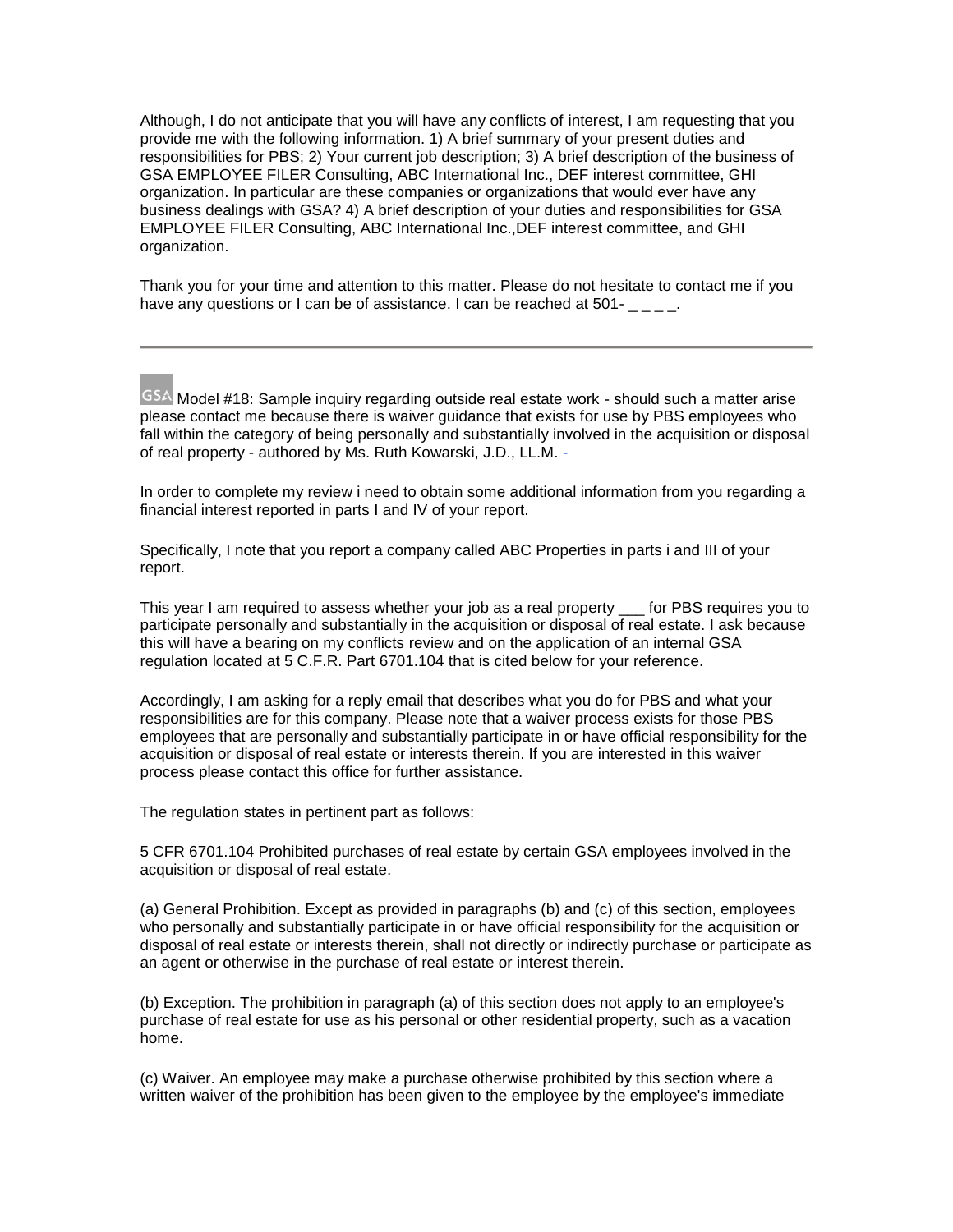supervisor, with the advice of a Deputy Standards of Conduct Counselor or the Designated Agency Ethics Official. Such a waiver may be granted only if a determination is made that the waiver is not otherwise prohibited by law or regulation, and that in the mind of a reasonable person with knowledge of the particular circumstances, the purchase of such real estate or interest therein will not raise a question as to whether the employee will use his official position or nonpublic information to obtain an advantageous purchase or create an appearance of loss of impartiality in the performance of the employee's duties.

<span id="page-16-0"></span>GSA Model #19: Sample cautionary email regarding board membership in an outside organization and covered relationship with former employer - authored by Ms. Ruth Kowarski, J.D., LL.M. -

The following cautionary advice is provided as a result of my conflict of interest review of the your Confidential Financial Disclosure Report (OGE Form 450) for the time period of January 1, 2007 to December 31, 2007.

You stated on your Confidential Financial Disclosure Report (OGE Form 450) that you were a member of the following outside organizations.....

ABC Specifications Institute (ABCSI)

Due to the fact that you are on the board of the ABCSI, you are considered to have a financial interest in ABCSI. If a matter comes before you which may affect ABCSI, you must notify your supervisor immediately of your inability to work on the matter and refrain from any participation in the matter until a determination is made on how to proceed , after consultation with the Office of General Counsel.

Additionally, you stated in your Confidential Financial Disclosure Report (OGE Form 450) that you have provided specification consulting services for the following three architectural firms located in Florida: ACAB Associates; DEF and GHI Architecture.

While these three architectural firms do not appear to be prohibited sources, you should be aware that as a consultant for these companies, you would be considered to have a 'covered relationship' with these three firms for a period of one year starting on the last day of your employment with each firm. Subpart E of the Standards of Ethical Conduct for Employees of the Executive Branch states that an employee should not participate in a particular matter involving specific parties which she knows is likely to affect the financial interests of a member of her household, or in which she knows a person with whom she has a covered relationship is or represents a party, if she determines that a reasonable person with knowledge of the relevant facts would question her impartiality in the matter. 5 C.F.R. 2635.501.

Under 5 CFR Part 2635.502, an employee has a covered relationship with anyone for whom the employee has, within the last year, served as a consultant, contractor, or employee. Accordingly You should not participate in any matter affecting those outside organizations. If a matter comes before you which may affect one of those organizations, please contact me immediately. There is an authorization process which your supervisor will need to engage in before you can participate in those matters.

The following information is provided for your consideration with respect to any future consulting activities that you may choose to conduct.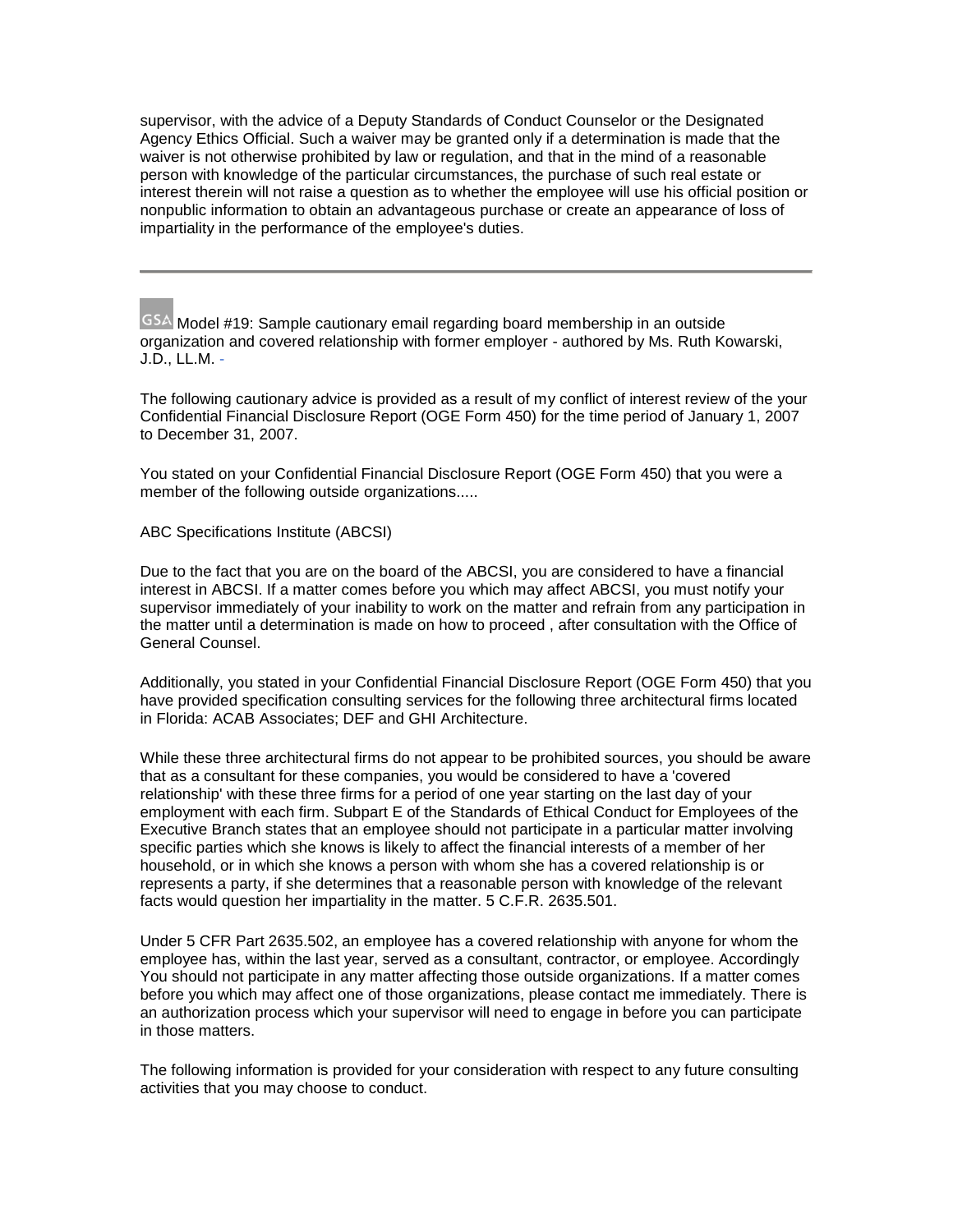5 C.F.R. Section 6701.106 states in pertinent part that a GSA employee is required to obtain written approval from his immediate supervisor prior to engaging in outside employment with a prohibited source, with or without compensation. A prohibited source is any person ( or corporation) that : (i) is seeking official action by GSA; (ii) Does business or seeks to do business with GSA; (iii) conducts activities regulated by GSA; (iv) has interests that may be substantially affected by performance or nonperformance of the employee's official duties; or (v) Is an organization a majority of whose members are described in paragraphs (d)(2)(i) through (iv) of this section.

Under the provisions of 18 U.S.C. §208, you are precluded from participating personally and substantially in a particular matter in which, to your knowledge, you, your spouse, minor child, general partner, an organization in which you are serving as officer, director, trustee, general partner, or employee or person or organization with which you are negotiating for or has an arrangement concerning prospective employment, has a financial interest.

Along with the provisions of 18 U.S.C. § 208, you are reminded of the limitations under 18 U.S.C. §§ 203 and 205. Section 203 precludes you from receiving compensation for representing another person (including an outside activity) before a federal agency or court in any matter in which the United States is a party or has an interest. Section 205 prohibits you from personally representing another person (including an outside activity), with or without compensation, to the Government on matters in which the United States is a party or has an interest. Should an official matter involving this financial interest come before you, you must notify your supervisor promptly and refrain from any participation in the matter until a determination is made on how to proceed, after consultation with a Designated Agency Ethics Official within the Office of General Counsel.

Also, you must comply with all relevant provisions of the Standards of Ethical Conduct for Employees of the Executive Branch (5 CFR Part 2635), including the limitation on misuse of position, on outside activities and impartiality in performing your duties. You must avoid actions creating an appearance of violating any of the ethical standards and the prohibition against use of official position for an employee's private gain or for the gain of any person with whom you have employment or business relations or are otherwise affiliated in a nongovernmental capacity.

You are reminded that while engaging outside activities you must not use or permit the use of your official title and position to identify you in connection with the activity, except that you may include or permit the inclusion of your title or position as one of several biographical details when such information is given to identify you in connection with teaching, speaking or writing, provided that title is given no more prominence than other significant biographical details (5 CFR 2635.807(b)).

Finally, you are reminded that you must use your own equipment and time for outside activities. An employee has an obligation to use Government equipment and use official time in an honest effort to perform "official duties".

<span id="page-17-0"></span>GSA Model #20: Sample cautionary email regarding covered relationship with spouse's employer Caveat - This gets sent only if spouse does not hold any stock interest with his employer either through a profit sharing plan or through a stock purchase plan and the spouse's job is not dependant upon the continuation of a contract relationship with the Federal Government. For example - the spouse's pension plan can not include stocks from the spouse's employer and the spouse cannot have any type of ownership interest in the company that he works for - authored by Ms. Ruth Kowarski, J.D., LL.M. -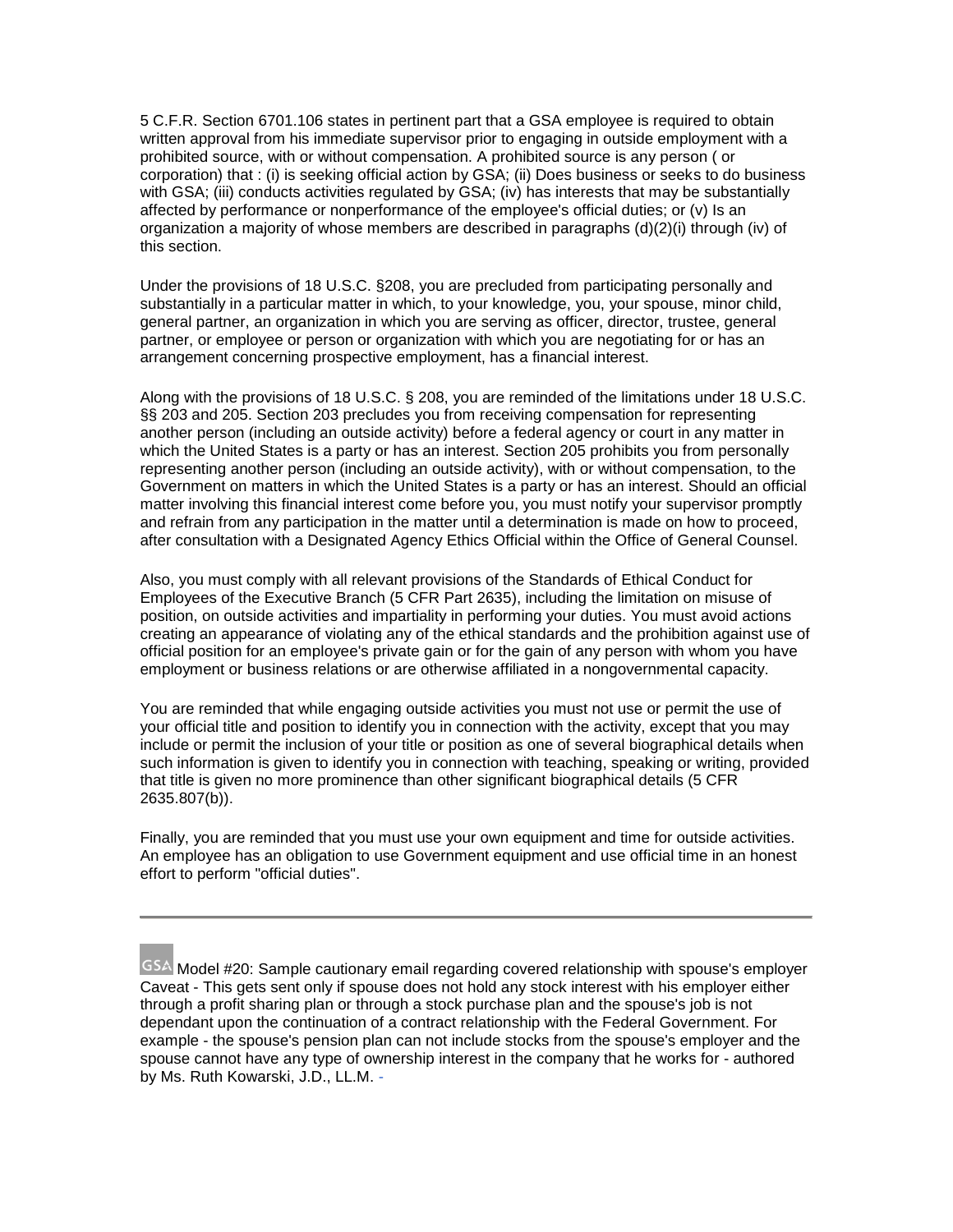The following cautionary advice is provided as a result of my conflict of interest review of the your Confidential Financial Disclosure Report (OGE Form 450) for the time period of October 1, 2005 to December 31, 2006.

You stated on your Confidential Financial Disclosure Report (OGE Form 450) that your husband is an employee of American Chemicals Federation (ACF) and further informed me that your husband does not have an equity interest in ACF.

Subpart E of the Standards of Ethical Conduct for Employees of the Executive Branch states that an employee should not participate in a particular matter involving specific parties which she knows is likely to affect the financial interests of a member of her household, or in which she knows a person with whom she has a covered relationship is or represents a party, if she determines that a reasonable person with knowledge of the relevant facts would question her impartiality in the matter. 5 C.F.R. 2635.501. An employee has a covered relationship with any organization, other than a political party, in which the employee is an active participant or any organization for which the employee's spouse serves as an employee.

Due to the fact that your husband is employed with AMF, you have a covered relationship with this organization. Consequently, you should not participate in any matter affecting this outside organization. If a matter comes before you which may affect this organization, please contact me immediately. There is an authorization process which your supervisor will need to engage in before you can participate in those matters.

In addition, as to your outside activity, you are reminded of the limitations under 18 U.S.C. §§ 203 and 205. Section 203 precludes you from receiving compensation for representing another person (including an outside activity) before a federal agency or court in any matter in which the United States is a party or has an interest. Section 205 prohibits you from personally representing another person (including an outside activity), with or without compensation, to the Government on matters in which the United States is a party or has an interest.

Also you must comply with all relevant provisions of the Standards of Ethical Conduct for Employees of the Executive Branch (5 CFR Part 2645), including the limitation on misuse of position and use of nonpublic information ( 5 CFR Part 2635.701). You must avoid actions creating an appearance of violating any ethical standards and the prohibition against use of official position for an employee's private gain or for the gain of any person with whom you have employment or business relations or are otherwise affiliated in a nongovernmental capacity.

<span id="page-18-0"></span> $GSA$  Model #21: Sample cautionary memo addressing teaching, speaking and writing and membership in outside organization - authored by Ms. Ruth Kowarski, J.D., LL.M. -

Your Annual Confidential Financial Disclosure Report (OGE Form -450) dated February 14, 2007, has been reviewed. My review of your report has not revealed any real or apparent conflicts of interest between your financial interests and official duties. I do note however that you currently are a member of the following outside organization:

Design Management Institute (Boston, MA)

Subpart E of the Standards of Ethical Conduct for Employees of the Executive Branch states that an employee should not participate in a particular matter involving specific parties which she knows is likely to affect the financial interests of a member of her household, or in which she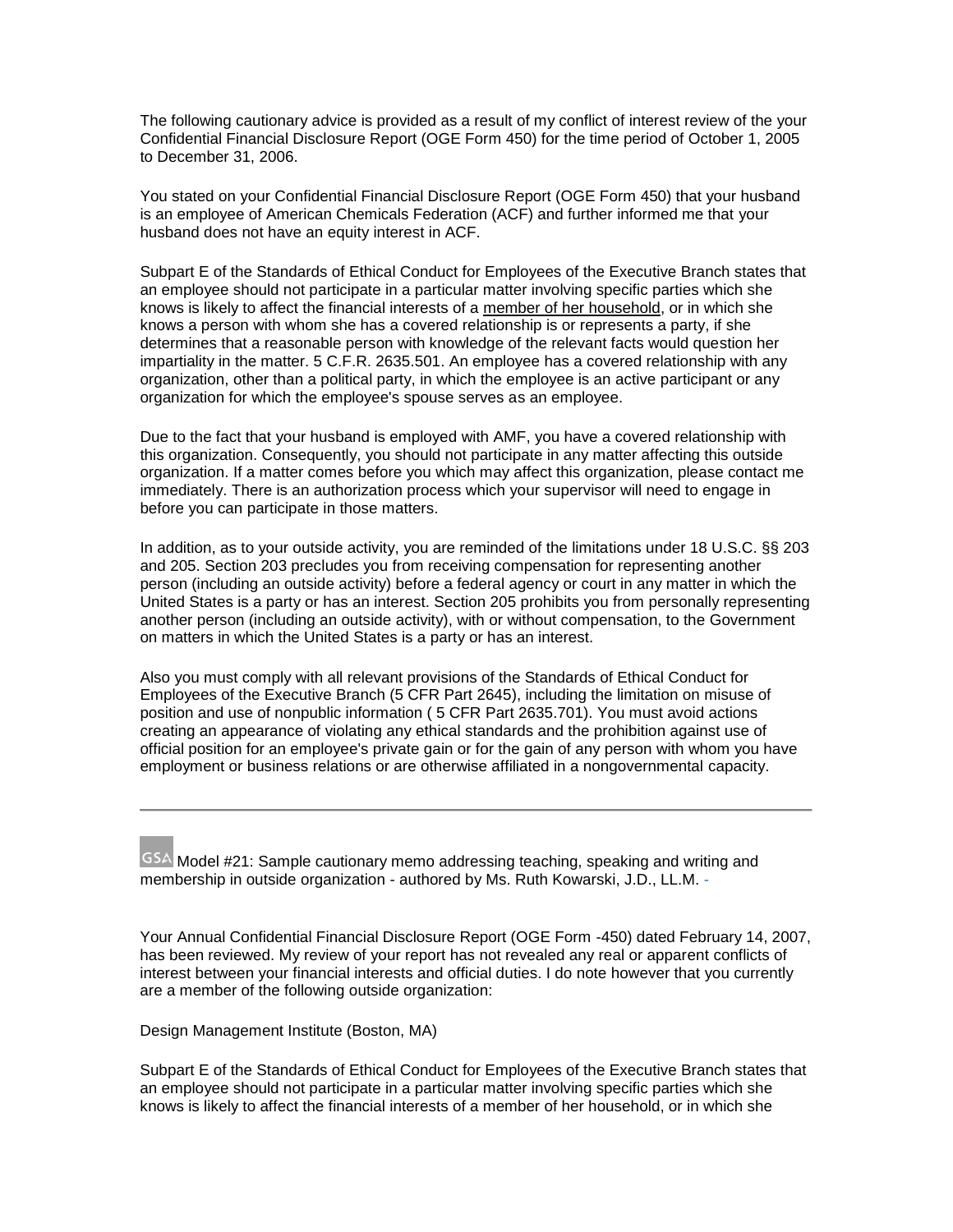knows a person with whom she has a covered relationship is or represents a party, if she determines that a reasonable person with knowledge of the relevant facts would question her impartiality in the matter. 5 C.F.R. 2635.501. An employee has a covered relationship with any organization, other than a political party, in which the employee is an active participant.

Due to the fact that you are a member of an editorial advisor for a journal issued by the Design Management Institute, you are considered an active participant in this organization and therefore have a covered relationship with this organization. You should not participate in any matter affecting this outside organization. If a matter comes before you which may affect this organization, please contact me immediately. There is an authorization process which your supervisor will need to engage in before you can participate in such matters.

In addition, as to your outside activity, you are reminded of the limitations under 18 U.S.C. §§ 203 and 205. Section 203 precludes you from receiving compensation for representing another person (including an outside activity) before a federal agency or court in any matter in which the United States is a party or has an interest. Section 205 prohibits you from personally representing another person (including an outside activity), with or without compensation, to the Government on matters in which the United States is a party or has an interest.

Also you must comply with all relevant provisions of the Standards of Ethical Conduct for Employees of the Executive Branch (5 CFR Part 2645), including the limitation on misuse of position and use of nonpublic information ( 5 CFR Part 2635.701). You must avoid actions creating an appearance of violating any ethical standards and the prohibition against use of official position for an employee's private gain or for the gain of any person with whom you have employment or business relations or are otherwise affiliated in a nongovernmental capacity.

You are also reminded that to the extent that you engage in writing as an outside activity, you must not use or permit the use of your official title and position to identify you in connection with the writing or publishing activity, except that you may include or permit the inclusion of your title or position as one of several biographical details when such information is given to identify you in connection with your teaching, provided that title is given no more prominence than other significant biographical details ( 5 CFR 2635.807(b)).

Finally you are reminded that you must use your own time for outside activities. An employee has an obligation to use official time in an honest effort to perform "official duties".

If you have any questions, please call me at  $(202)$  501- $\ldots$ 

<span id="page-19-0"></span>GSA Model #22: Procuring Real Estate License - Employee who is not personally and substantially involved in the acquisition and disposal of real estate - authored by Ms. Ruth Kowarski, J.D., LL.M. -

You stated that you are pursuing your real estate license and are interested in selling residential properties. There is no prohibition against your obtaining a real estate license during non GSA work hours. You are cautioned however that you must confine your real estate training activities to non duty work hours. Regarding any future plans that you may have to engage in residential real estate sales following receipt of your real estate license, please be advised that as we discussed on the phone, only employees that are personally and substantially involved in the acquisition or disposal of real property for GSA are restricted from directly or indirectly purchasing or acting as an agent in the purchase of real estate. 5 C.F.R. 6701.104. There are, however,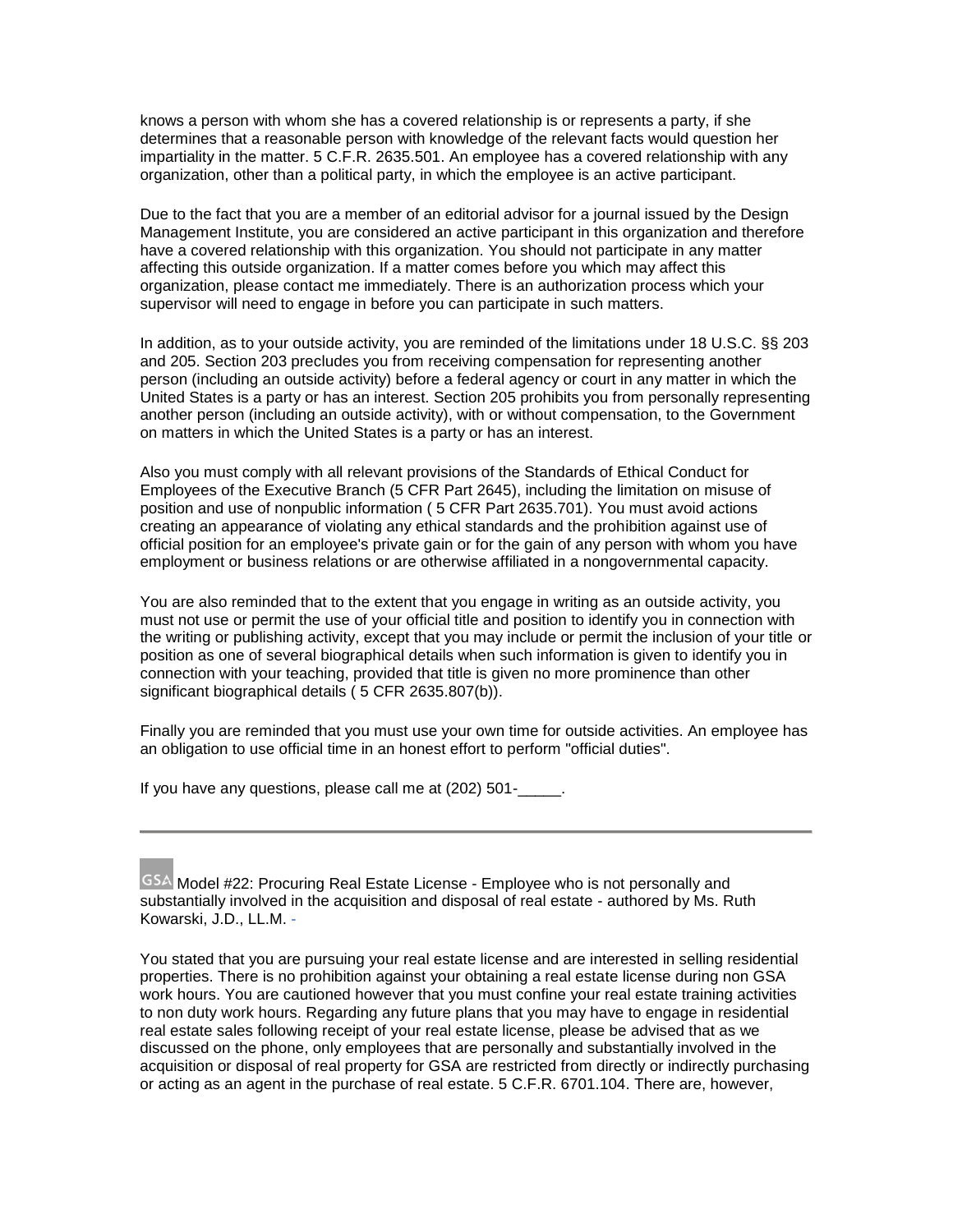various other restrictions which may apply to your proposed activity. Those restrictions are discussed below.

1. 18 U.S.C. 208 - This criminal statute states you can not work on any matters which will affect one of your financial interests. You will have a financial interest in any outside employment activities. Therefore, you may not work on any matters, for GSA, which can affect your outside employment activities.

2. 5 C.F.R. 6701.106 Prior Approval for Outside Employment - This is a GSA supplemental regulation which requires an employee to get written approval from their supervisor before they begin outside employment with a prohibited source. A prohibited source is defined as anyone doing or seeking to do business with GSA, or any organization a majority of whose members are doing or seeking to do business with GSA. Thus, if you would like to work for a firm who does, or is trying to do business with GSA, you must obtain your supervisor's permission in advance. A request for approval must contain certain information, so if you are interested in going to work for a prohibited source, please contact me so we can discuss what the approval request should contain.

3. 5 C.F.R. 2635.703 Use of Nonpublic Information. - This regulation prohibits an employee from engaging in financial transactions using nonpublic information, and allowing such nonpublic information to further a private interest of the employee or another. It also prohibits an employee from making a knowing disclosure of nonpublic information. In your real estate practice, you will have to make sure that you do not use nonpublic information to further your interest or to allow the use of nonpublic information to further the interest of your firm or client. For example, if you know that GSA is thinking of putting a federal building in a certain location, you can not tell a potential client that fact to encourage them to buy near the development until that information has been made public.

4. ADM 7800.11 Personal Use of Agency Office Equipment - A GSA employee may use their office equipment for their own personal benefit during non-working hours, however, it can not be used to earn outside income or for the private gain of the employee or others. You, therefore, may not use your office equipment, including your computer and telephone, to conduct any outside business.

Additionally, I wanted to quickly point out that you will be prohibited from using your official title or position to further any outside activity. Thus, you may not use the fact that you work for PBS to try to attract clients. Finally, you are prohibited by 18 U.S.C. 203 and 18 U.S.C. 205 from receiving compensation from representations made before the government and from representing a third party before the Government. Therefore, you may not represent a buyer in the purchase of a home from HUD.

<span id="page-20-0"></span>GSA Model #23: Inquiry #1: Asking a Supervisor of Subordinate needs to Fill Out a Form 450

### Supervisor --

You probably don't recall this, but last year OGC split up the Form 450 review obligation among the various attorneys in lieu of saddling one lawyer with overseeing the entire system. In that move, I became the guy reviewing the 450 filers in your area. The program is starting to gin up again, and I was asked to look at the list of folks who are and aren't 450 filers, to figure out if some folks who aren't 450-ers, should be. I saw \_\_\_\_\_\_ name and when I looked at the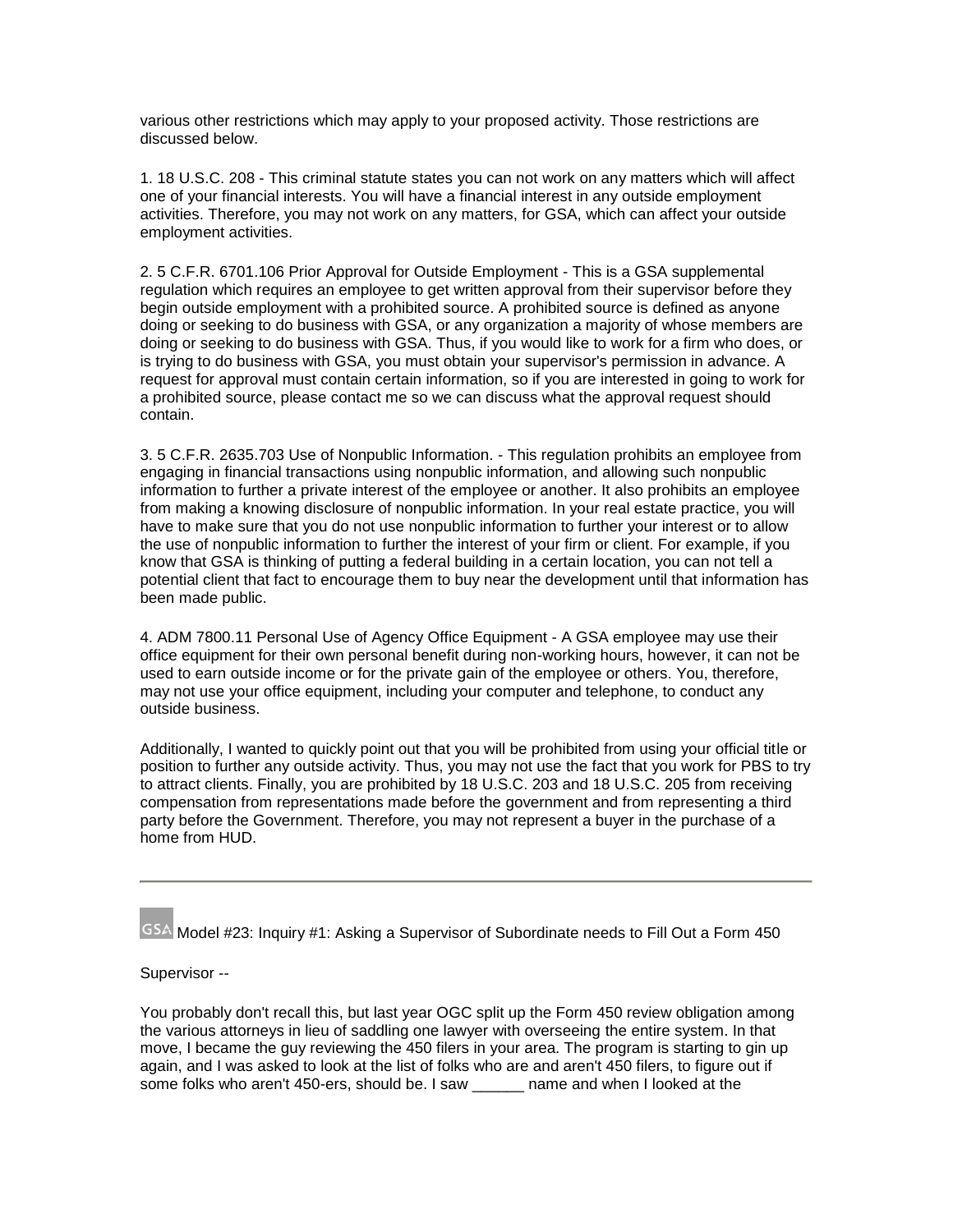description of what makes a person "450 worthy" (which, as it turns out, is my status!), I wondered if early might meet one or more of these parameters:

"Generally speaking confidential financial disclosure report filers are employees whose duties require the exercise of important judgment in the taking of a government action without substantial supervision or review regarding the following matters:

(a) Contracting or procurement; (b) Monitoring or administering grants, subsidies, licenses or other federally conferred financial or operational benefits; (c) Regulating or auditing any nonfederal entity; (d) Other activities in which the final decision or action will have a direct and significant economic effect on the interests of a non federal entity; or (e) Any employee position whose duties necessitate such a filing in order to avoid involvement in a real or apparent conflict of interest.

Please keep in mind that while most filers are employees holding positions with grades 13 through 15, this does not mean that all employees at grades 13 or higher should automatically be identified as confidential filers, nor does it mean that someone in a grade lower than 13 should not be filing. Managers are supposed to consider both an employee's job duties and grade when determining whether an employee should file a Confidential Financial Disclosure Report. "

Having said this, though, I know you obviously know the extent of sack duties far, far better than I, so if you opine that he's not a "450er" then that's good enough for me. What do you think?

#### Attorney

<span id="page-21-0"></span>GSA Model #24: Inquiry #2: Asking a Supervisor of Subordinate needs to Fill Out a Form 450

#### Greetings.

The annual Confidential Financial Disclosure Report (OGE Form 450) season is now upon us. As a result, it's time for supervisors to review and update the PBS master list of those PBS employees required to submit the forms. The task of identifying an employee as a confidential filer is a managerial task that only a supervisor can do, based on their familiarity with the job responsibilities and the formal duties of the employees that they supervise.

Generally speaking confidential financial disclosure report filers are employees whose duties require the exercise of important judgment in the taking of a government action without substantial supervision or review regarding the following matters:

(a) Contracting or procurement; (b) Monitoring or administering grants, subsidies, licenses or other federally conferred financial or operational benefits; (c) Regulating or auditing any nonfederal entity; (d) Other activities in which the final decision or action will have a direct and significant economic effect on the interests of a non federal entity; or (e) Any employee position whose duties necessitate such a filing in order to avoid involvement in a real or apparent conflict of interest.

In addition, the following attachment provides guidance concerning the identification of employees that are required to file an annual Confidential Financial Disclosure Report. Please keep in mind that while most filers are employees holding positions with grades 13 through 15, this does not mean that all employees at grades 13 or higher should automatically be identified as